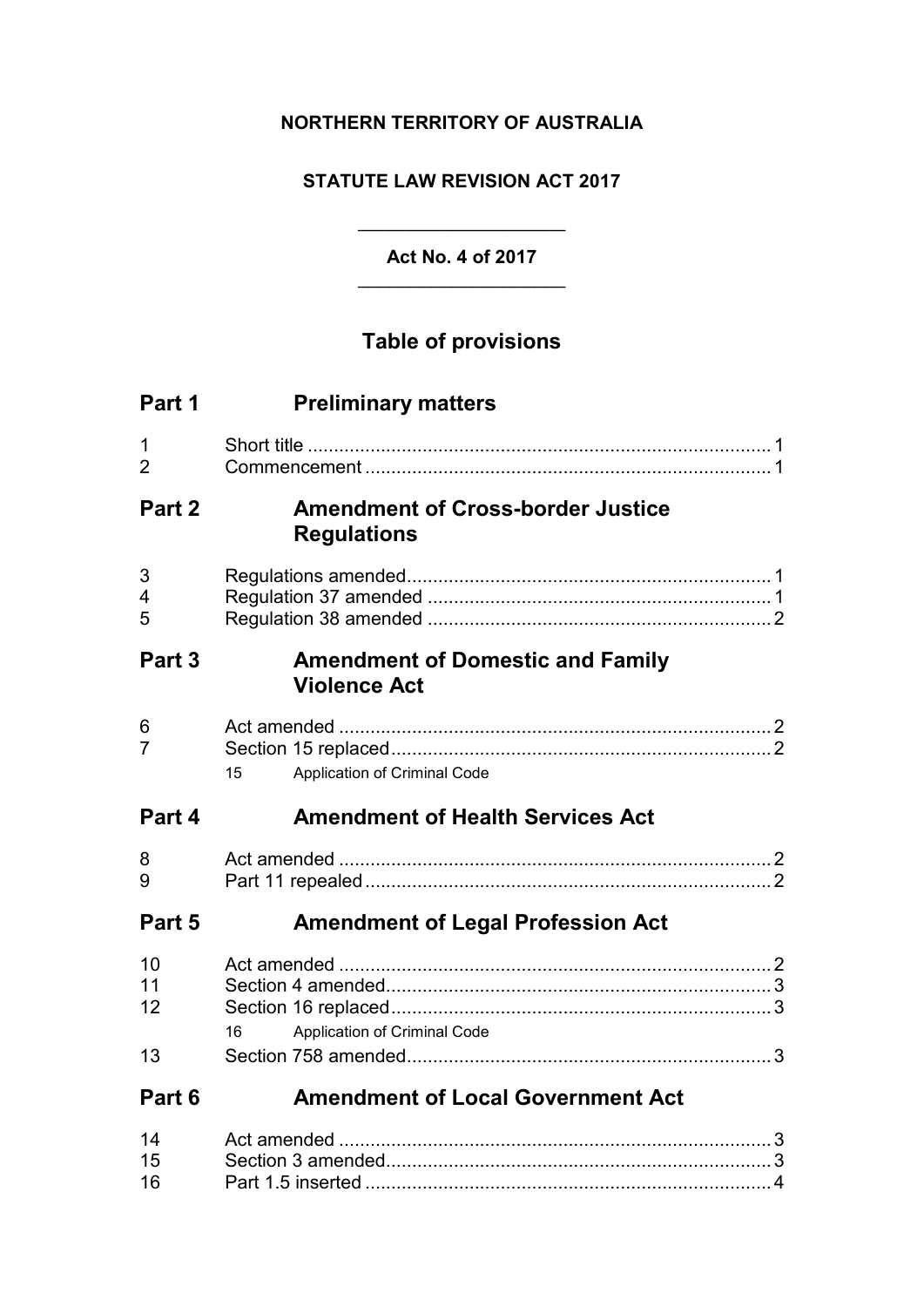| 17<br>18                      | 6A      | Application of Criminal Code                                                          |     |
|-------------------------------|---------|---------------------------------------------------------------------------------------|-----|
| Part 7                        |         | <b>Amendment of Medicines, Poisons and</b><br><b>Therapeutic Goods Act</b>            |     |
| 19<br>20<br>21                |         |                                                                                       |     |
| Part 8                        |         | <b>Amendment of Northern Territory</b><br><b>Environment Protection Authority Act</b> |     |
| 22<br>23<br>24                |         |                                                                                       |     |
| Part 9                        |         | <b>Amendment of Public Transport</b><br>(Passenger Safety) Act                        |     |
| 25<br>26<br>27                | 5A -    | Application of Criminal Code                                                          |     |
| 28                            |         |                                                                                       |     |
| Part 10                       |         | <b>Amendment of Surveillance Devices Act</b>                                          |     |
| 29<br>30<br>31                | 7       | Application of Criminal Code                                                          |     |
| Part 11                       |         | <b>Amendment of Unit Title Schemes Act</b>                                            |     |
| 32<br>33                      | 8<br>8A | Application of Criminal Code<br>Offences against Act                                  |     |
| Part 12                       |         | <b>Amendment of other laws</b>                                                        |     |
| 34                            |         |                                                                                       |     |
| Part 13                       |         | <b>Repeal of Acts</b>                                                                 |     |
| 35                            |         |                                                                                       |     |
| Statute Law Revision Act 2017 |         |                                                                                       | ii. |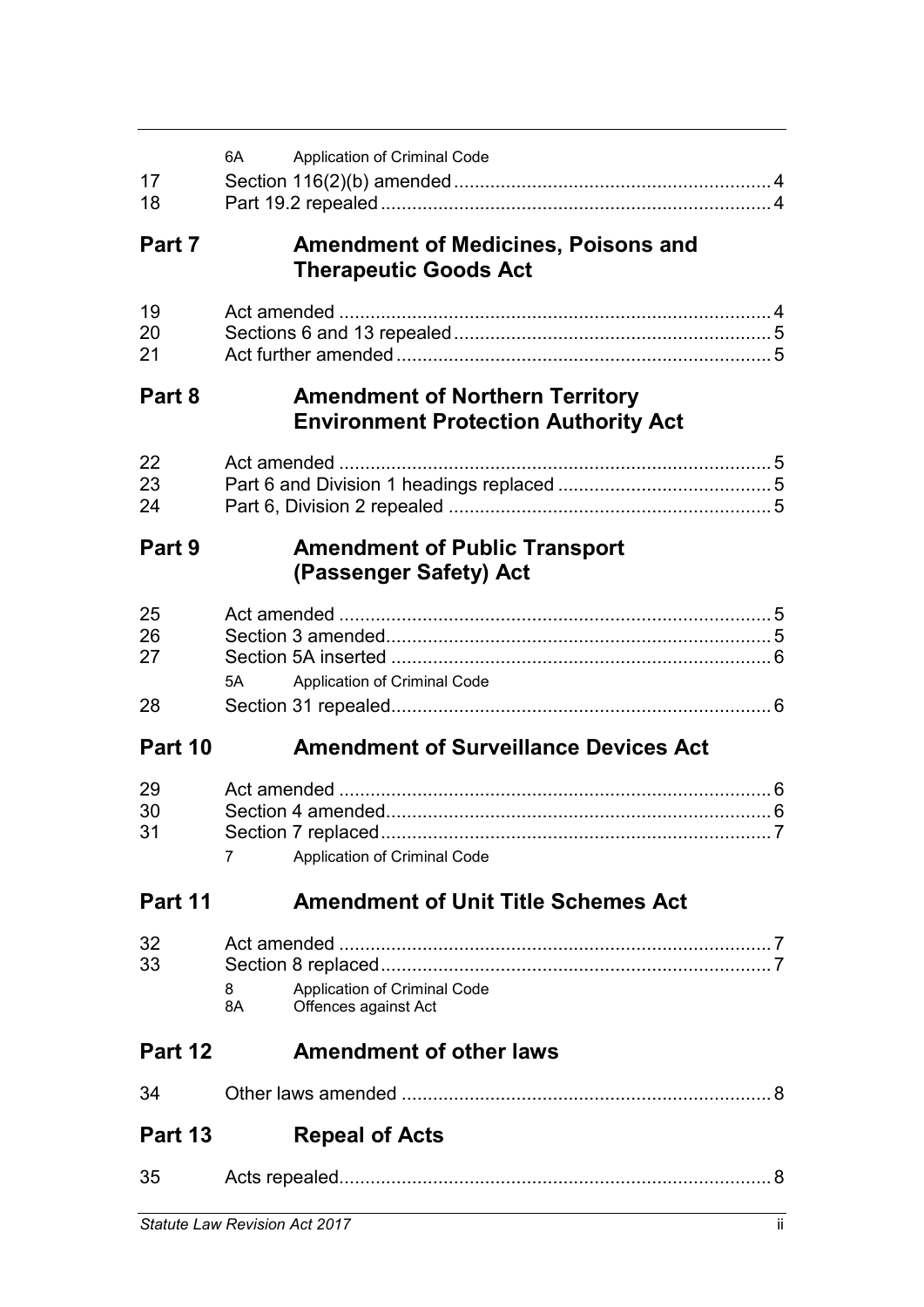# **Part 14 Expiry of Act** 36 Expiry of Act .................................................................................... 8 **Schedule 1 Medicines, Poisons and Therapeutic Goods Act further amended Schedule 2 Other laws amended Schedule 3 Acts repealed**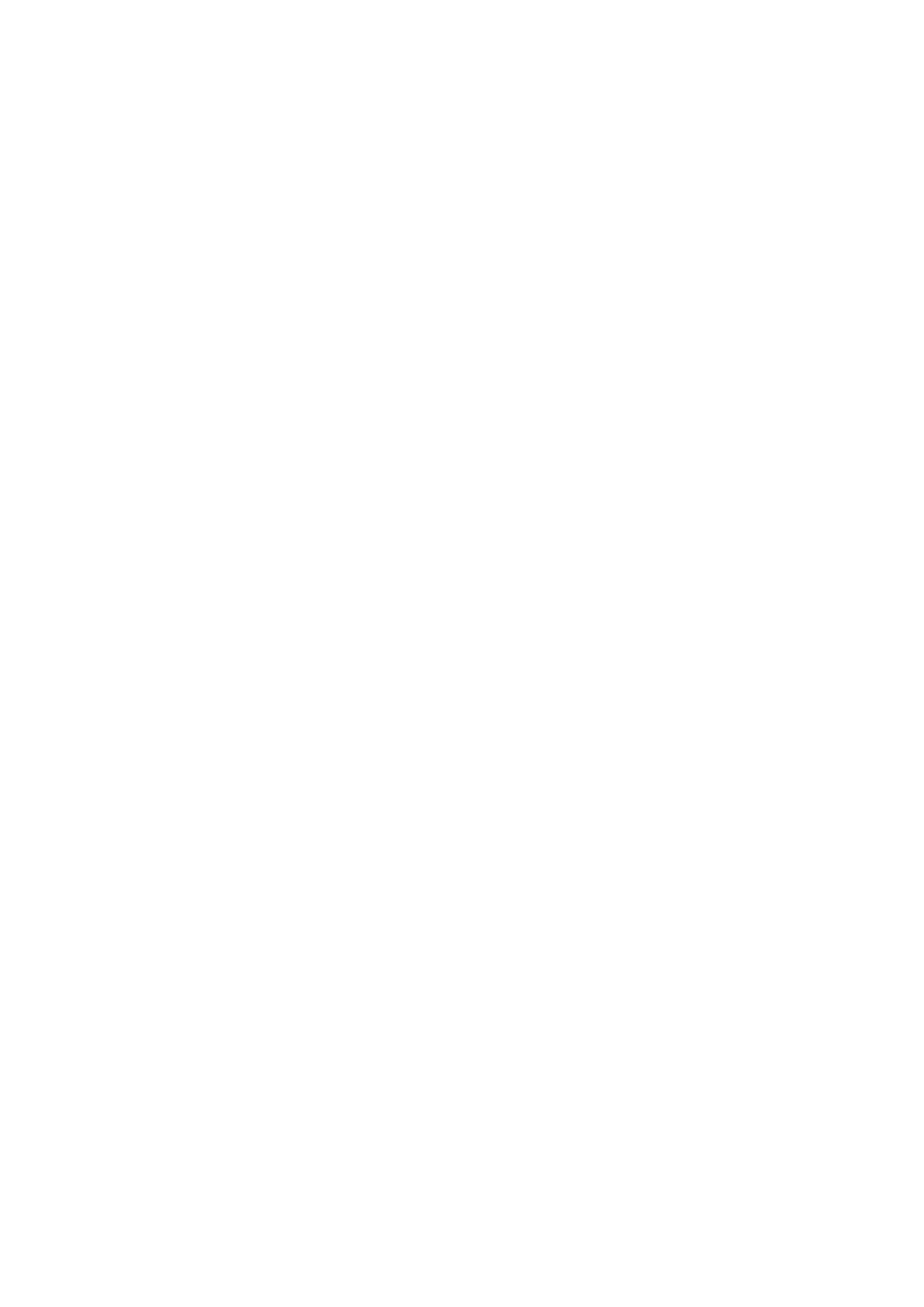

## **NORTHERN TERRITORY OF AUSTRALIA** \_\_\_\_\_\_\_\_\_\_\_\_\_\_\_\_\_\_\_\_

## **Act No. 4 of 2017** \_\_\_\_\_\_\_\_\_\_\_\_\_\_\_\_\_\_\_\_

An Act to make miscellaneous minor amendments to various laws

[*Assented to 10 March 2017*] [*Second reading 27 October 2016*]

**The Legislative Assembly of the Northern Territory enacts as follows:**

## **Part 1 Preliminary matters**

## **1 Short title**

This Act may be cited as the *Statute Law Revision Act 2017*.

#### **2 Commencement**

This Act commences on the day fixed by the Administrator by *Gazette* notice.

## **Part 2 Amendment of Cross-border Justice Regulations**

#### **3 Regulations amended**

This Part amends the *Cross-border Justice Regulations.*

## **4 Regulation 37 amended**

Regulation 37 (*first reference*)

*renumber as regulation 36A*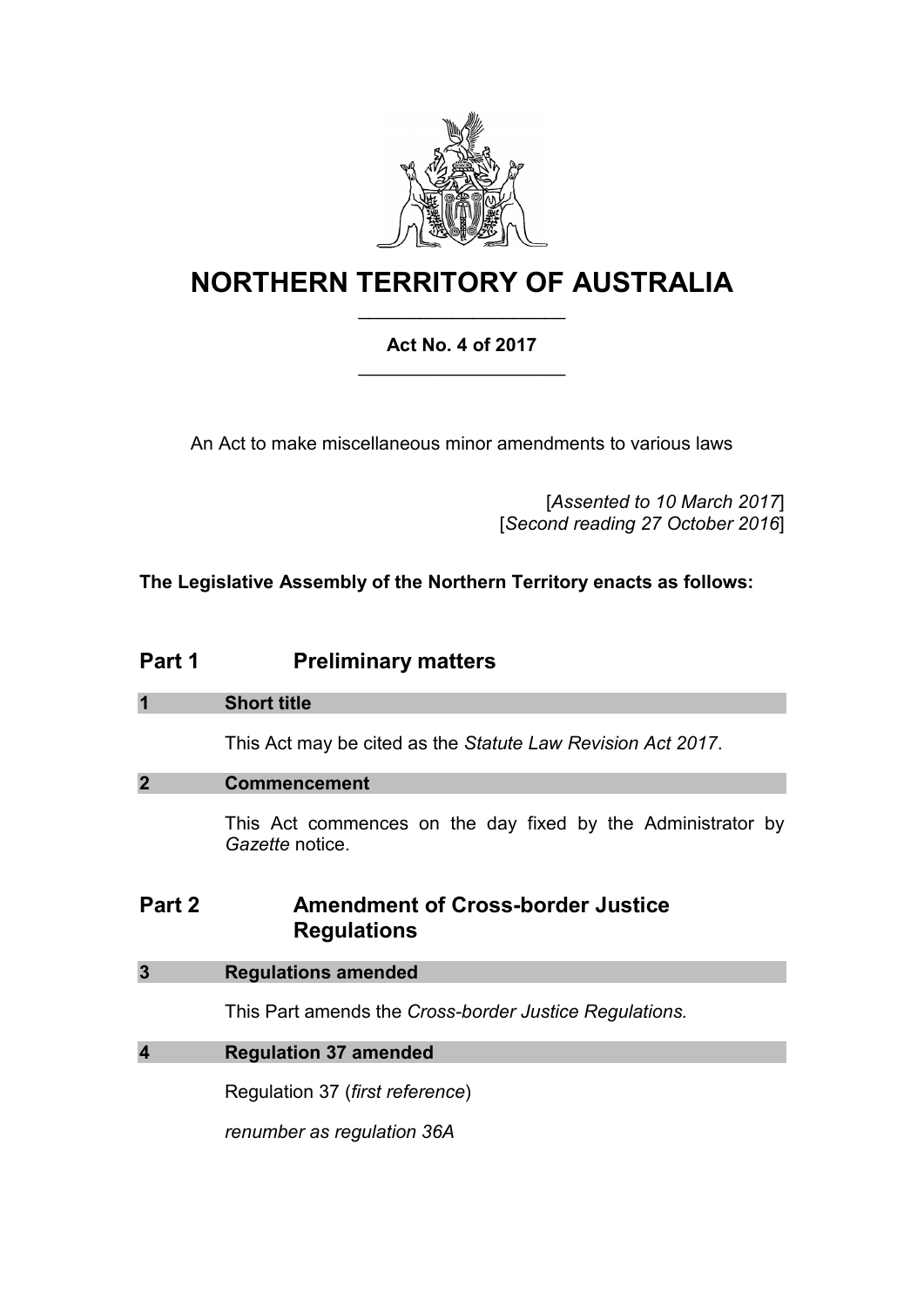### **5 Regulation 38 amended**

Regulation 38 (*first reference*)

*renumber as regulation 36B*

## **Part 3 Amendment of Domestic and Family Violence Act**

#### **6 Act amended**

This Part amends the *Domestic and Family Violence Act*.

#### **7 Section 15 replaced**

Section 15

*repeal, insert*

## **15 Application of Criminal Code**

Part IIAA of the Criminal Code applies to an offence against this Act.

*Note for section 15*

Part IIAA of the Criminal Code states the general principles of criminal *responsibility, establishes general defences, and deals with burden of proof. It also defines, or elaborates on, certain concepts commonly used in the creation of offences.*

## **Part 4 Amendment of Health Services Act**

### **8 Act amended**

This Part amends the *Health Services Act*.

#### **9 Part 11 repealed**

Part 11

*repeal*

## **Part 5 Amendment of Legal Profession Act**

#### **10 Act amended**

This Part amends the *Legal Profession Act*.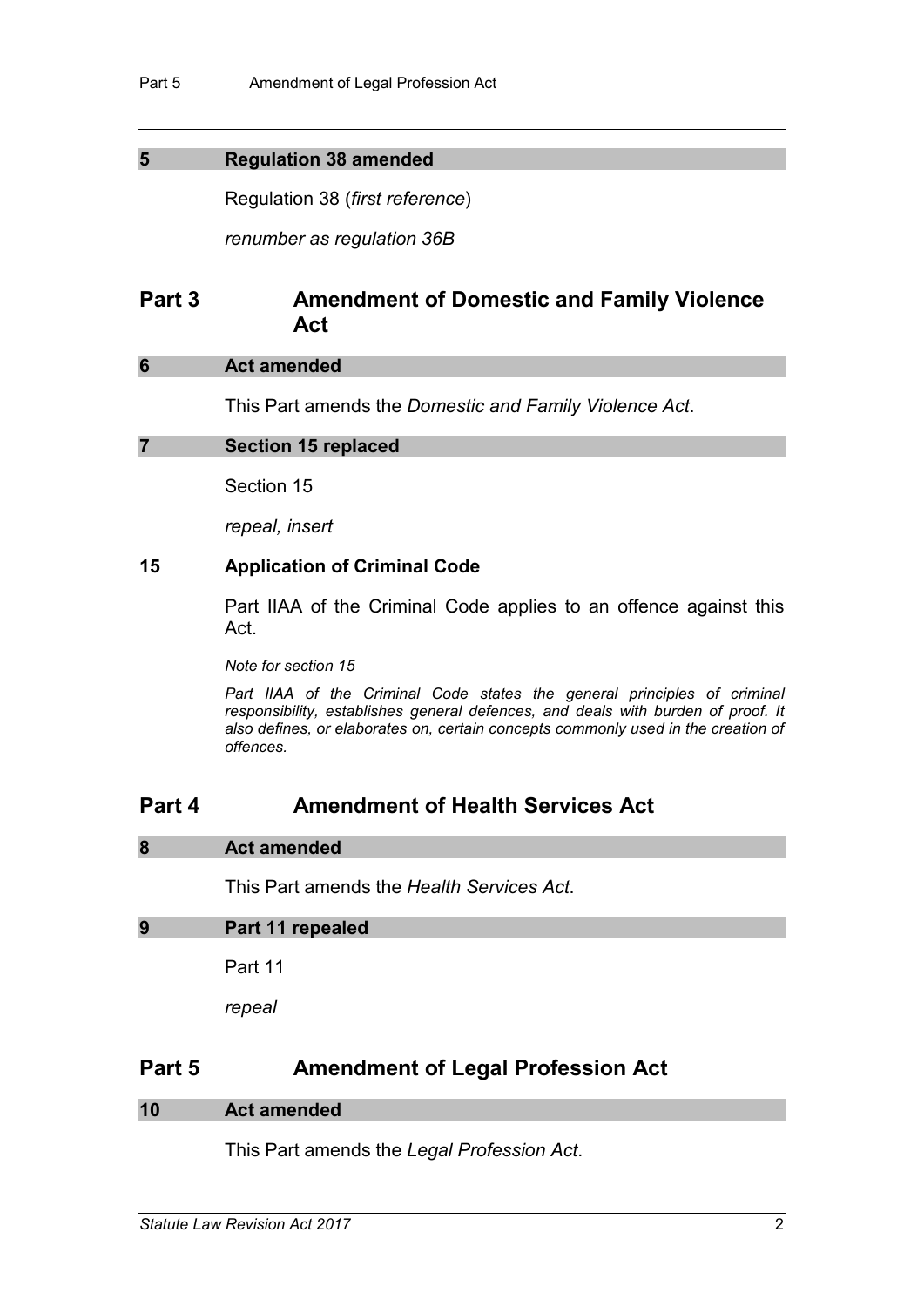#### **11 Section 4 amended**

(1) Section 4, definition *ADI*

*omit*

(2) Section 4, at the end

*insert*

*Note for section 4*

*The Interpretation Act contains definitions and other provisions that may be relevant to this Act.*

#### **12 Section 16 replaced**

Section 16

*repeal, insert*

#### **16 Application of Criminal Code**

Part IIAA of the Criminal Code applies to an offence against this Act.

*Note for section 16*

Part IIAA of the Criminal Code states the general principles of criminal *responsibility, establishes general defences, and deals with burden of proof. It also defines, or elaborates on, certain concepts commonly used in the creation of offences.*

#### **13 Section 758 amended**

Section 758(5)

*omit*

## **Part 6 Amendment of Local Government Act**

#### **14 Act amended**

This Part amends the *Local Government Act*.

#### **15 Section 3 amended**

(1) Section 3, definition *authorised deposit account*

*omit, insert*

#### *authorised deposit account* means an account with an ADI.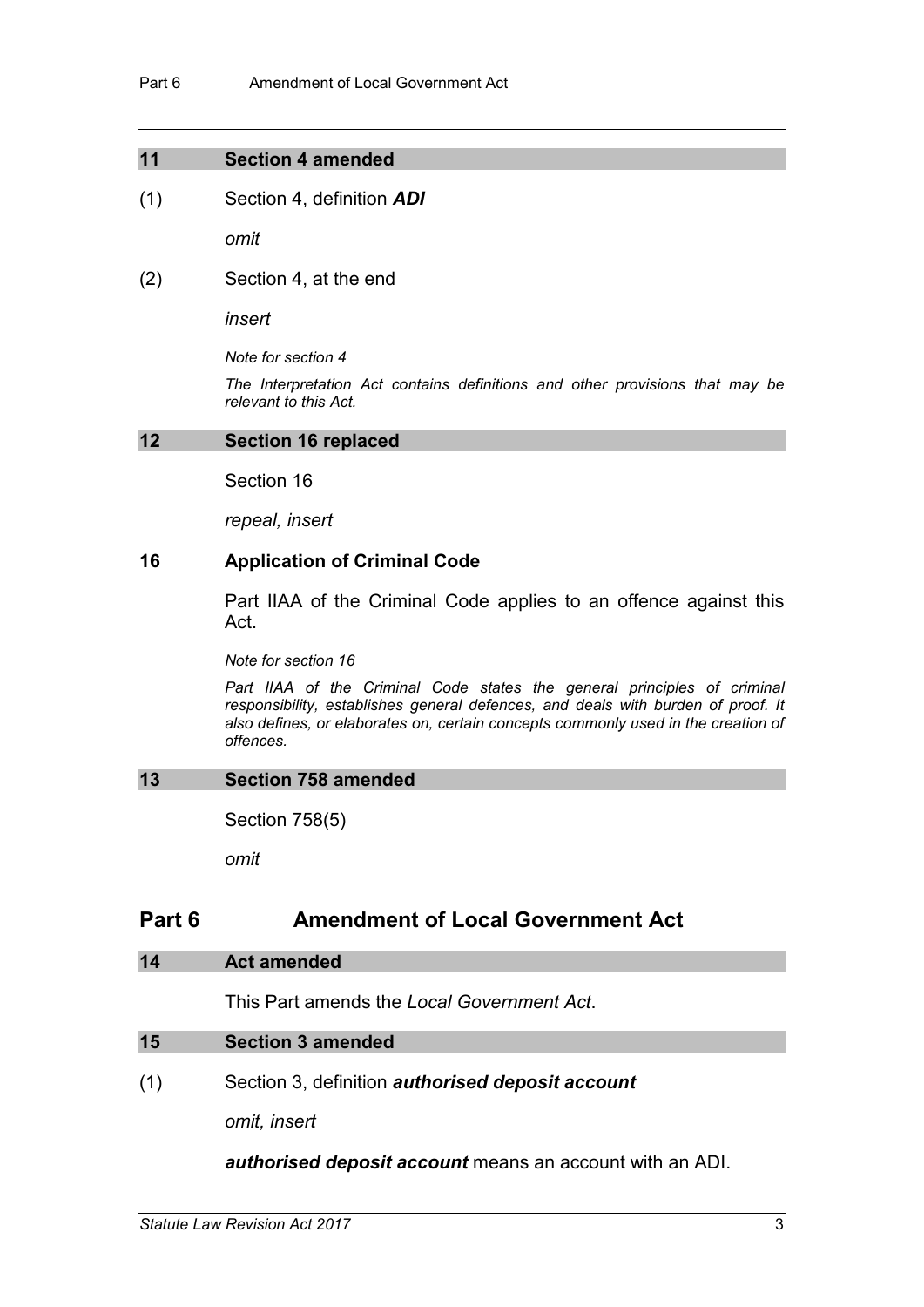#### (2) Section 3, at the end

*Note for section 3*

*The Interpretation Act contains definitions and other provisions that may be relevant to this Act.*

#### **16 Part 1.5 inserted**

After section 6

*insert*

## **Part 1.5 Application of Criminal Code**

#### **6A Application of Criminal Code**

Part IIAA of the Criminal Code applies to an offence against this Act.

*Note for section 6A*

Part IIAA of the Criminal Code states the general principles of criminal *responsibility, establishes general defences, and deals with burden of proof. It also defines, or elaborates on, certain concepts commonly used in the creation of offences.*

#### **17 Section 116(2)(b) amended**

Section 116(2)(b)

*omit*

**Justice** 

*insert*

justice of the peace

#### **18 Part 19.2 repealed**

Part 19.2

*repeal*

## **Part 7 Amendment of Medicines, Poisons and Therapeutic Goods Act**

#### **19 Act amended**

This Part amends the *Medicines, Poisons and Therapeutic Goods Act*.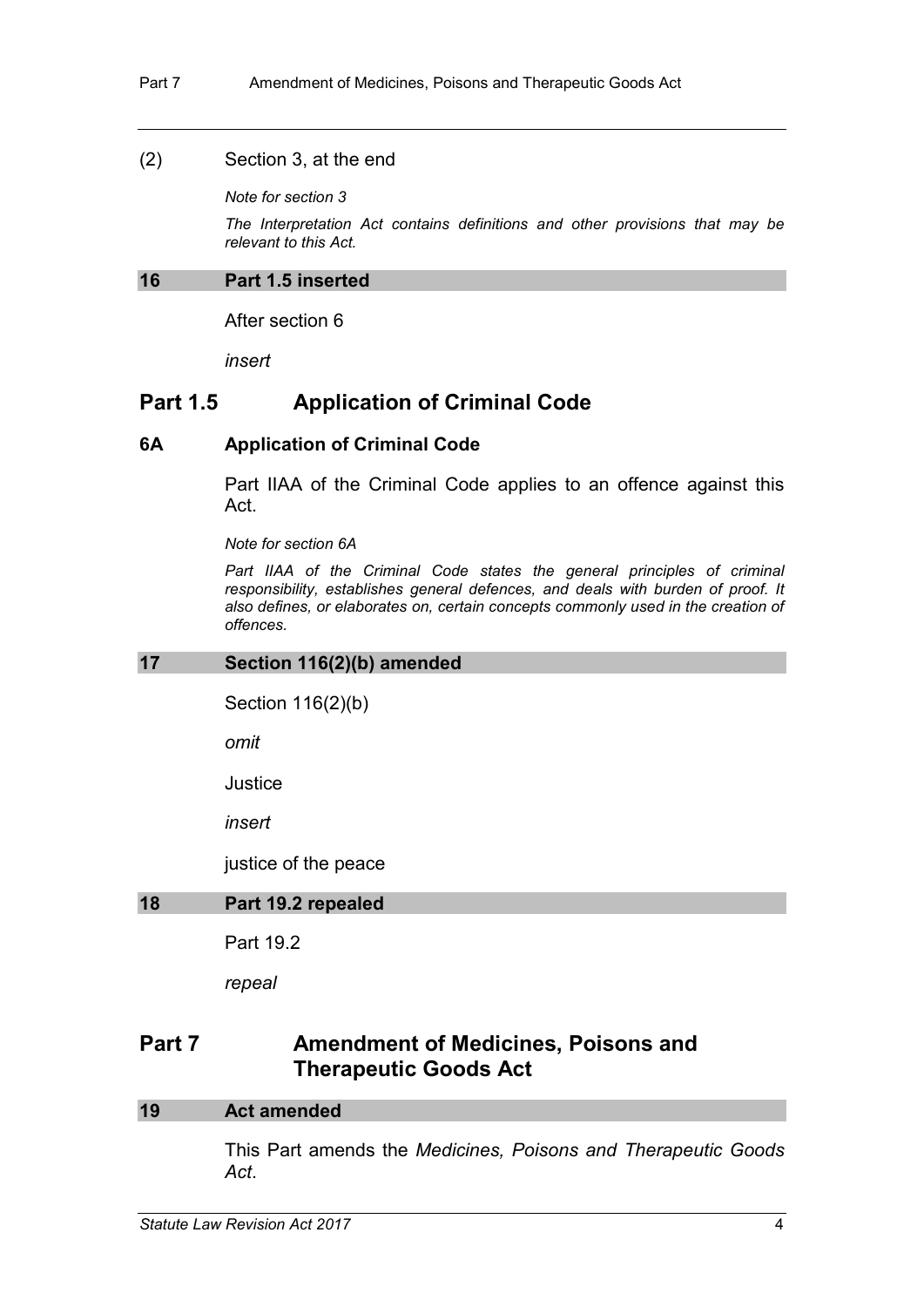#### **20 Sections 6 and 13 repealed**

Sections 6 and 13

*repeal*

#### **21 Act further amended**

Schedule 1 has effect.

## **Part 8 Amendment of Northern Territory Environment Protection Authority Act**

#### **22 Act amended**

This Part amends the *Northern Territory Environment Protection Authority Act*.

#### **23 Part 6 and Division 1 headings replaced**

Part 6 and Division 1, headings

*omit, insert*

## **Part 6 Repeals**

#### **24 Part 6, Division 2 repealed**

Part 6, Division 2

*repeal*

## **Part 9 Amendment of Public Transport (Passenger Safety) Act**

#### **25 Act amended**

This Part amends the *Public Transport (Passenger Safety) Act*.

#### **26 Section 3 amended**

(1) Section 3, definition *dangerous drug*, after "see"

*insert*

section 3(1) of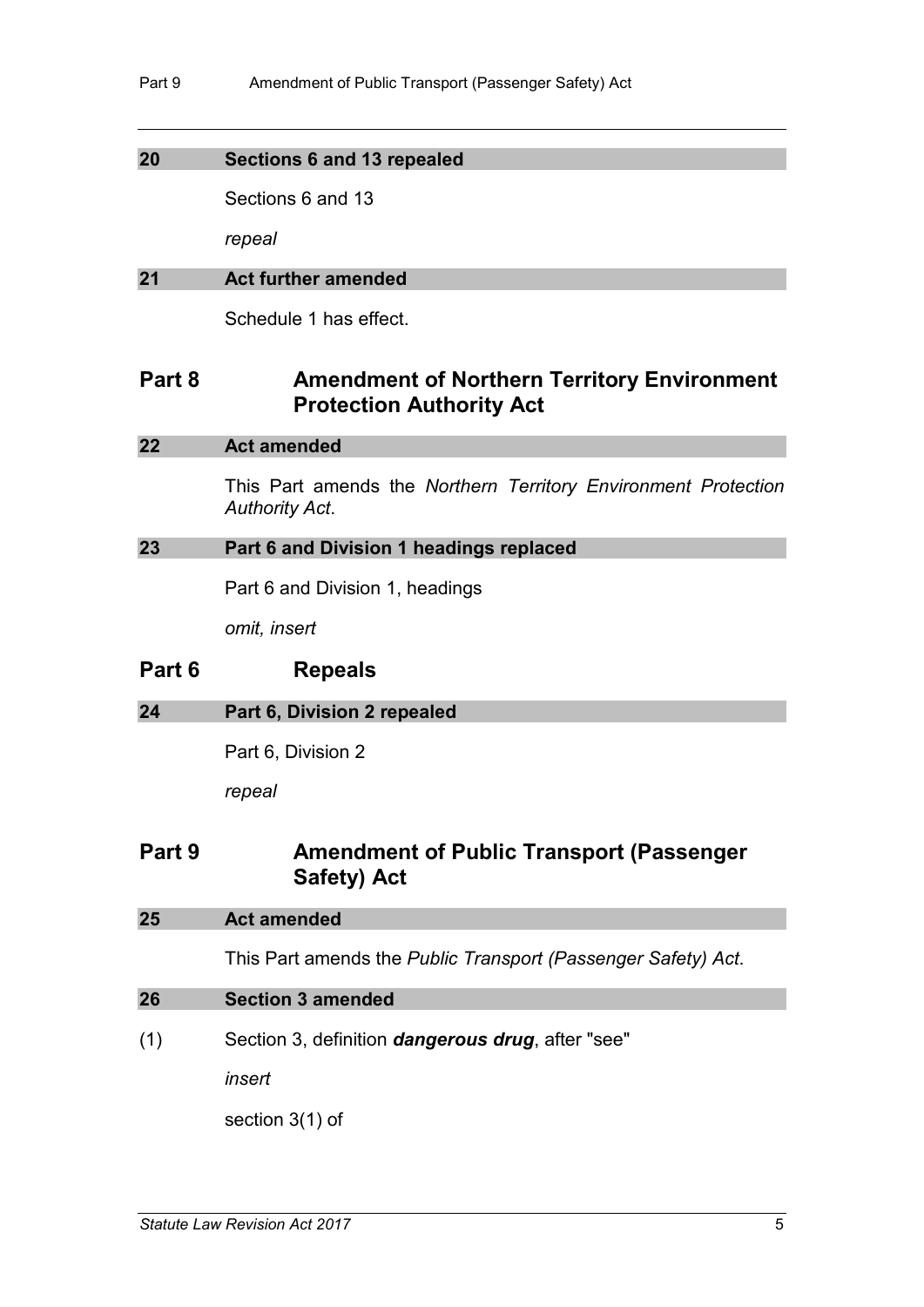#### (2) Section 3, at the end

*insert*

*Note for section 3*

*The Interpretation Act contains definitions and other provisions that may be relevant to this Act.*

#### **27 Section 5A inserted**

After section 5, in Part 1

*insert*

#### **5A Application of Criminal Code**

Part IIAA of the Criminal Code applies to an offence against this Act.

*Note for section 5A*

Part IIAA of the Criminal Code states the general principles of criminal *responsibility, establishes general defences, and deals with burden of proof. It also defines, or elaborates on, certain concepts commonly used in the creation of offences.*

#### **28 Section 31 repealed**

Section 31

*repeal*

## **Part 10 Amendment of Surveillance Devices Act**

#### **29 Act amended**

This Part amends the *Surveillance Devices Act*.

#### **30 Section 4 amended**

(1) Section 4, definition *serious drug offence*, after "defined in"

*insert*

section 3(1) of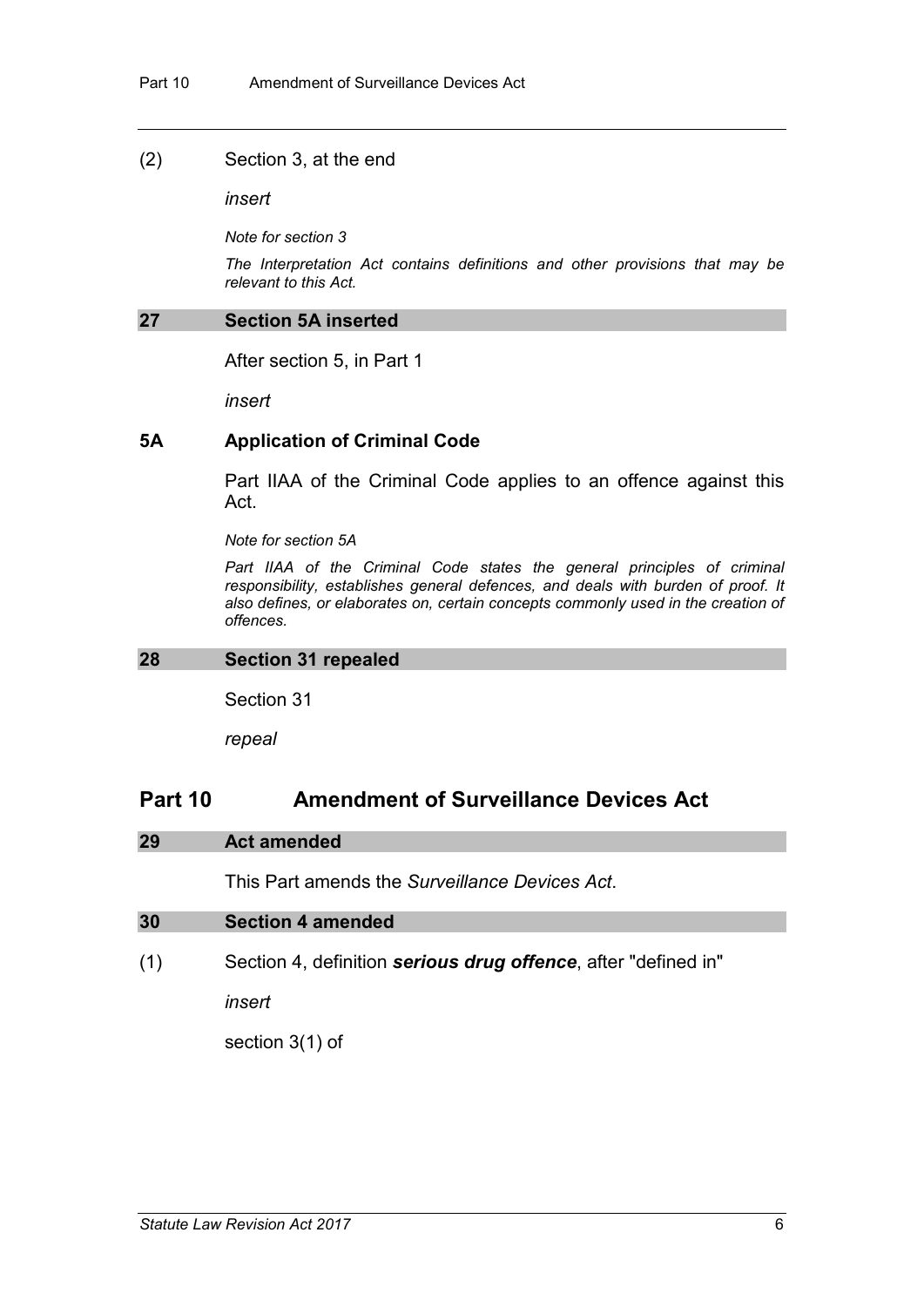#### (2) Section 4, at the end

*insert*

*Note for section 4*

*The Interpretation Act contains definitions and other provisions that may be relevant to this Act.*

#### **31 Section 7 replaced**

Section 7

*repeal, insert*

#### **7 Application of Criminal Code**

Part IIAA of the Criminal Code applies to an offence against this Act.

*Note for section 7*

Part IIAA of the Criminal Code states the general principles of criminal *responsibility, establishes general defences, and deals with burden of proof. It also defines, or elaborates on, certain concepts commonly used in the creation of offences.*

## **Part 11 Amendment of Unit Title Schemes Act**

#### **32 Act amended**

This Part amends the *Unit Title Schemes Act*.

#### **33 Section 8 replaced**

Section 8

*repeal, insert*

#### **8 Application of Criminal Code**

Part IIAA of the Criminal Code applies to an offence against this Act.

*Note for section 8*

Part IIAA of the Criminal Code states the general principles of criminal *responsibility, establishes general defences, and deals with burden of proof. It also defines, or elaborates on, certain concepts commonly used in the creation of offences.*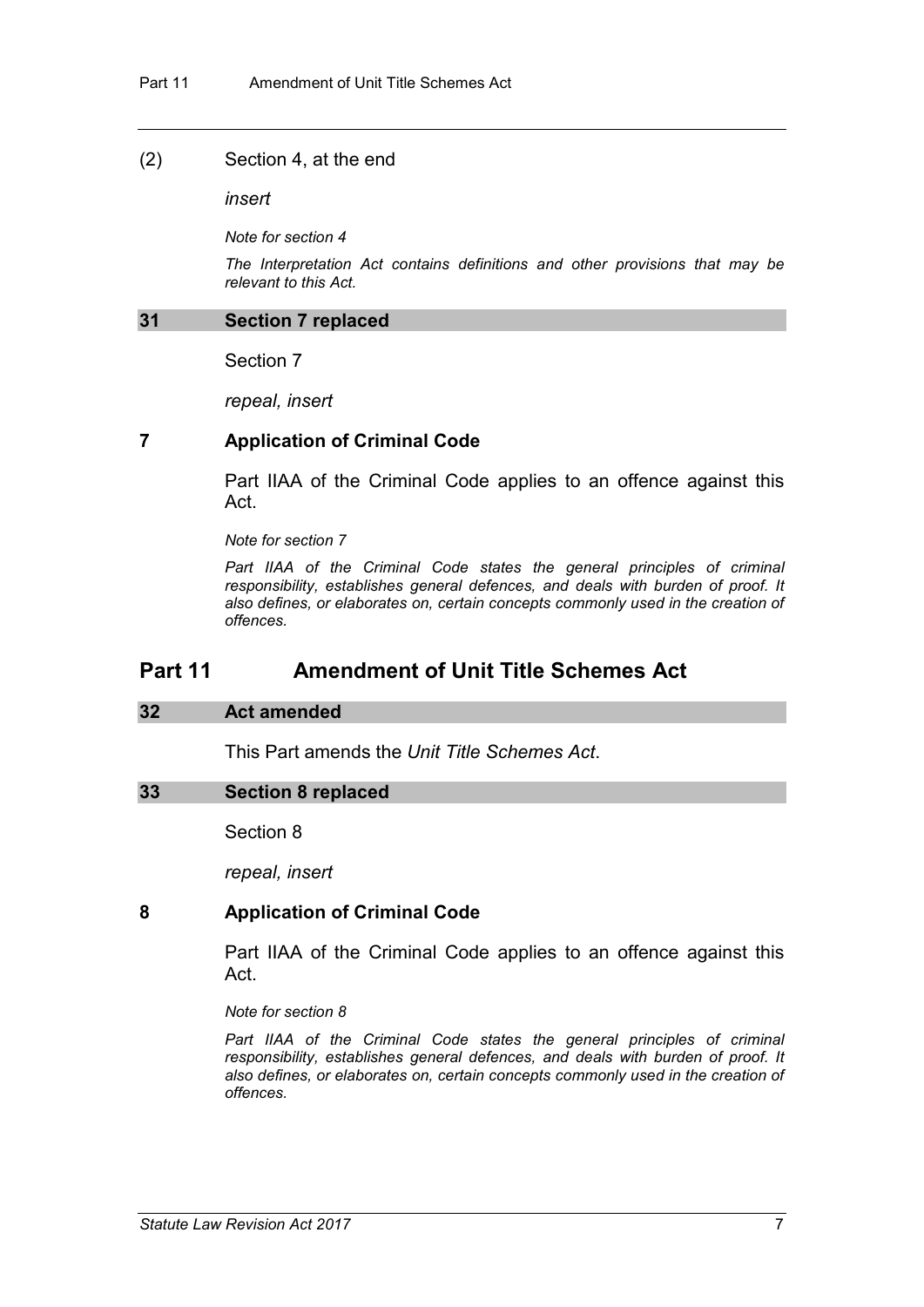#### **8A Offences against Act**

Proceedings for an offence against this Act may only be commenced:

- (a) within 2 years after the date on which the offence is alleged to have been committed; or
- (b) with the authorisation of the Minister at a later time within 5 years after the date on which the offence is alleged to have been committed.

## **Part 12 Amendment of other laws**

#### **34 Other laws amended**

Schedule 2 amends the laws mentioned in it.

## **Part 13 Repeal of Acts**

#### **35 Acts repealed**

The Acts specified in Schedule 3 are repealed.

## **Part 14 Expiry of Act**

#### **36 Expiry of Act**

This Act expires on the day after it commences.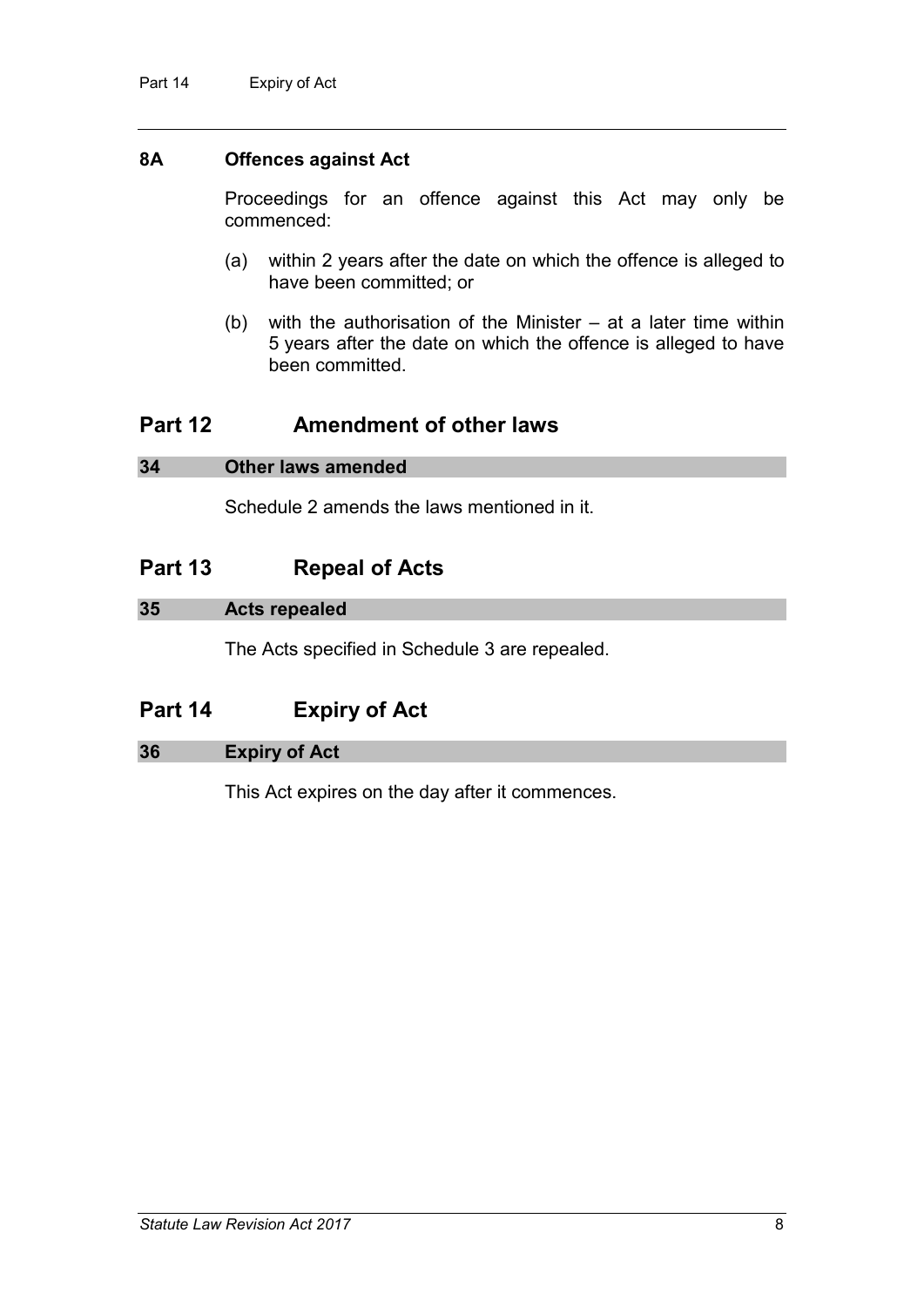## **Schedule 1 Medicines, Poisons and Therapeutic Goods Act further amended**

section 21

| Provision                                                                            | Amendment        |                                                                                                                                                                                                                           |  |
|--------------------------------------------------------------------------------------|------------------|---------------------------------------------------------------------------------------------------------------------------------------------------------------------------------------------------------------------------|--|
|                                                                                      | omit             | insert                                                                                                                                                                                                                    |  |
| sections $3(1)(a)$ and $(b)$<br>and $4(1)$ to $(3)$ , $(4)(a)$<br>to $(d)$ and $(5)$ | regulated        | Scheduled                                                                                                                                                                                                                 |  |
| section 5, definitions<br><b>Appendix C</b><br>substance and<br>regulated substance  | whole definition |                                                                                                                                                                                                                           |  |
| section 5, definitions<br>addiction, deal with<br>and use                            | regulated        | Scheduled                                                                                                                                                                                                                 |  |
| section 5, at the end                                                                |                  | Note for section 5                                                                                                                                                                                                        |  |
|                                                                                      |                  | The Interpretation Act<br>contains definitions and<br>other provisions that may be<br>relevant to this Act.                                                                                                               |  |
| section 7, note,                                                                     | misuse.          | misuse;                                                                                                                                                                                                                   |  |
| paragraph (h)                                                                        |                  | Schedule 10 substances<br>(i)<br>are substances,<br>other<br><b>Schedule</b><br>9<br>than<br>substances, the supply<br>and use of which are<br>prohibited because of<br>the degree of danger to<br>health they represent. |  |
| section 12(b)                                                                        | an Appendix C    | a Schedule 10                                                                                                                                                                                                             |  |
| Part 1.2, Division 2,<br>Subdivision 3, heading                                      | regulated        | <b>Scheduled</b>                                                                                                                                                                                                          |  |
| sections 17, 20, 21(1)<br>to $(3)$ and $22(1)$ and $(2)$                             | regulated        | Scheduled                                                                                                                                                                                                                 |  |
| Part 1.2, Division 2,<br>Subdivision 4, heading                                      | regulated        | <b>Scheduled</b>                                                                                                                                                                                                          |  |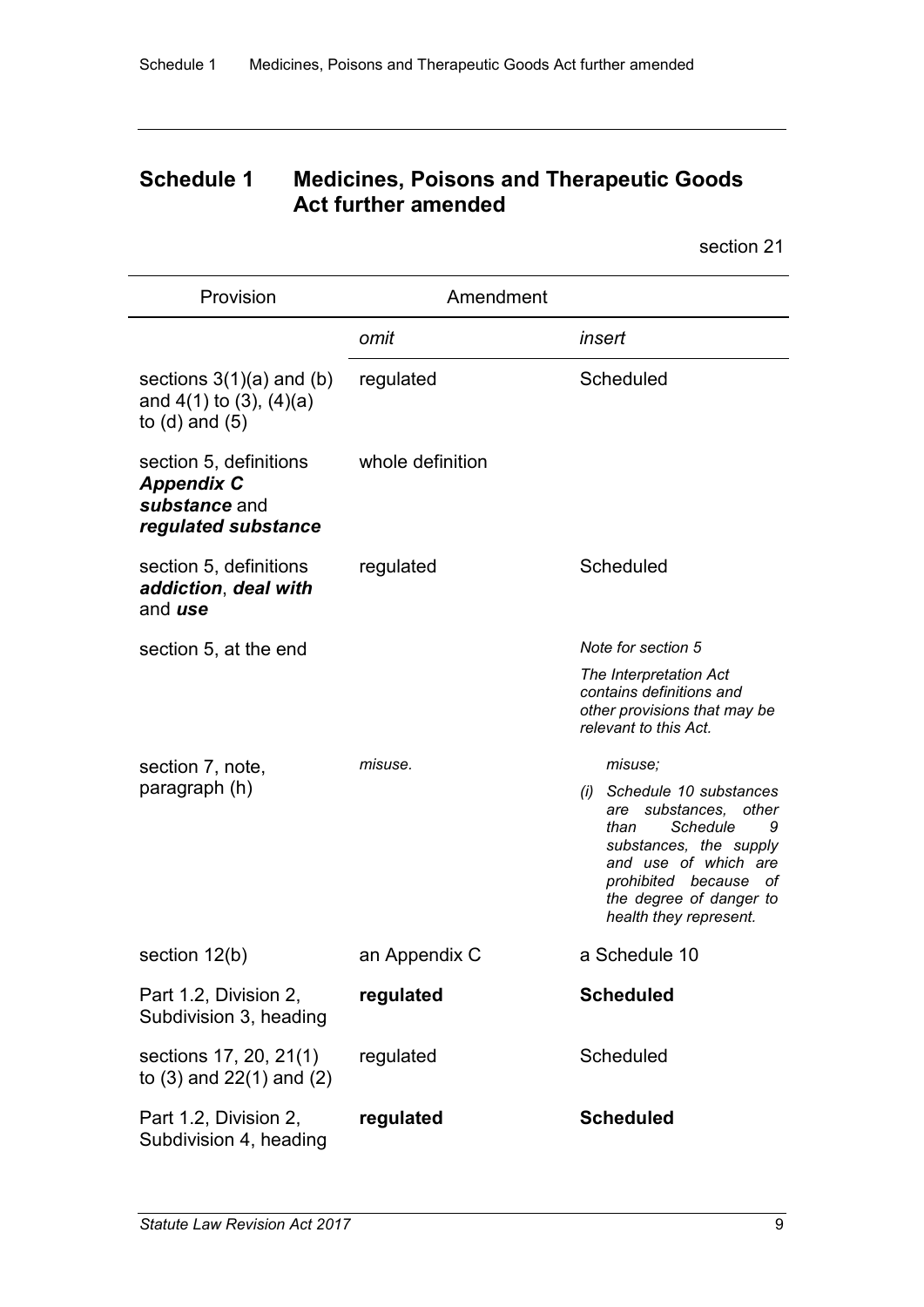| Provision                                                                                   | Amendment    |                  |
|---------------------------------------------------------------------------------------------|--------------|------------------|
|                                                                                             | omit         | insert           |
| section $23(4)(b)$                                                                          | practices    | practises        |
| section 31                                                                                  | regulated    | Scheduled        |
| section 31, note                                                                            | regulated    | <b>Scheduled</b> |
| section 32                                                                                  | regulated    | Scheduled        |
| section 33, heading                                                                         | of Part IIAA |                  |
| section 33, note 2                                                                          | regulated    | <b>Scheduled</b> |
| Chapter 2 and<br>section 34, headings                                                       | regulated    | <b>Scheduled</b> |
| section $34(1)(a)$                                                                          | regulated    | Scheduled        |
| section 35, heading                                                                         | regulated    | <b>Scheduled</b> |
| section $35(1)(a)$                                                                          | regulated    | Scheduled        |
| Part 2.2, heading                                                                           | regulated    | <b>Scheduled</b> |
| section $57(1)(e)$                                                                          | 1912         | 2012             |
| section $73(1)$ and $(2)$                                                                   | regulated    | Scheduled        |
| section 79, heading                                                                         | regulated    | <b>Scheduled</b> |
| section $79(1)(a)$ , $(2)(a)$<br>and (3), definition<br>authorised supplier                 | regulated    | Scheduled        |
| section 80, heading                                                                         | regulated    | <b>Scheduled</b> |
| sections $80(1)$ to $(3)$<br>and (4), definition<br>waste disposer<br>and $86(1)$ and $(2)$ | regulated    | Scheduled        |
| Part 2.6, heading                                                                           | regulated    | <b>Scheduled</b> |
| section $98(1)(a)$                                                                          | regulated    | Scheduled        |
| Part 2.7 and<br>section 101, headings                                                       | regulated    | <b>Scheduled</b> |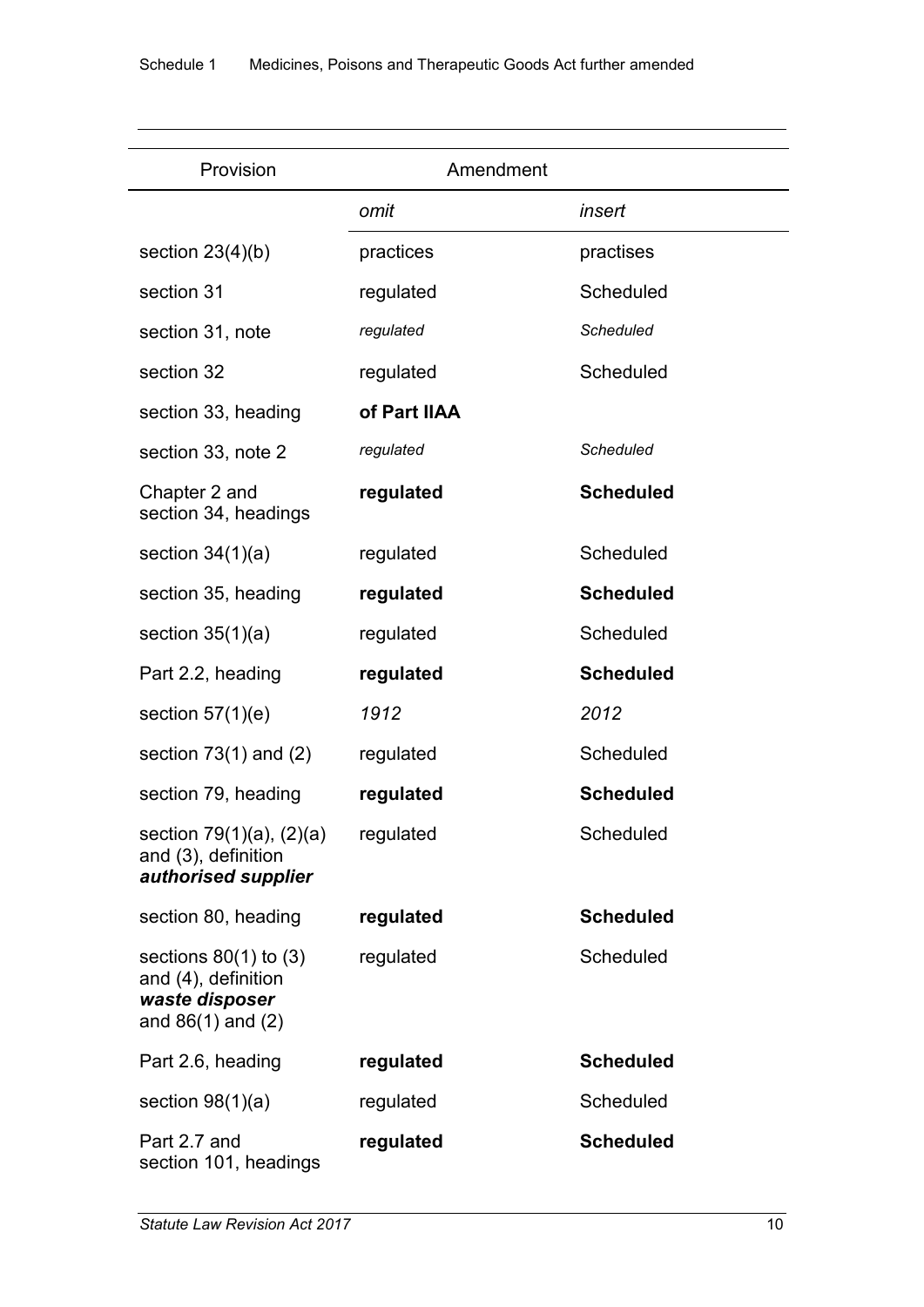| Provision                                                                                                      | Amendment                     |                  |
|----------------------------------------------------------------------------------------------------------------|-------------------------------|------------------|
|                                                                                                                | omit                          | insert           |
| section $101(1)(a)$                                                                                            | regulated                     | Scheduled        |
| section 102, heading                                                                                           | regulated                     | <b>Scheduled</b> |
| section $102(1)(a)$                                                                                            | regulated                     | Scheduled        |
| section 103, heading                                                                                           | regulated                     | <b>Scheduled</b> |
| section $103(1)(a)$ and<br>(b)                                                                                 | regulated                     | Scheduled        |
| section 104, heading                                                                                           | <b>Regulated</b>              | <b>Scheduled</b> |
| sections $104(1)(b)$<br>and 105, definition<br>vending machine                                                 | regulated                     | Scheduled        |
| section 113 and<br>Chapter 3, headings                                                                         | regulated                     | <b>Scheduled</b> |
| sections $118(1)(a)$ and<br>(b), $(2)(a)(ii)$ and $(3)(a)$ ,<br>119(2)(a), 121(a),<br>$122(a)$ and $134(2)(b)$ | regulated                     | Scheduled        |
| section $134(2)(d)$ , note                                                                                     | regulated<br>(all references) | <b>Scheduled</b> |
| sections 135, 135(a)(i)<br>and (ii), 136(a)(i)<br>and 142                                                      | regulated                     | Scheduled        |
| section 143(1)(b),<br>examples 1 and $2(a)$                                                                    | regulated                     | <b>Scheduled</b> |
| sections 144, 203(1),<br>$206(1)$ and $219(1)(d)$<br>and $(g)$                                                 | regulated                     | Scheduled        |
| Part 7.2, Division 1,<br>heading                                                                               | regulated                     | <b>Scheduled</b> |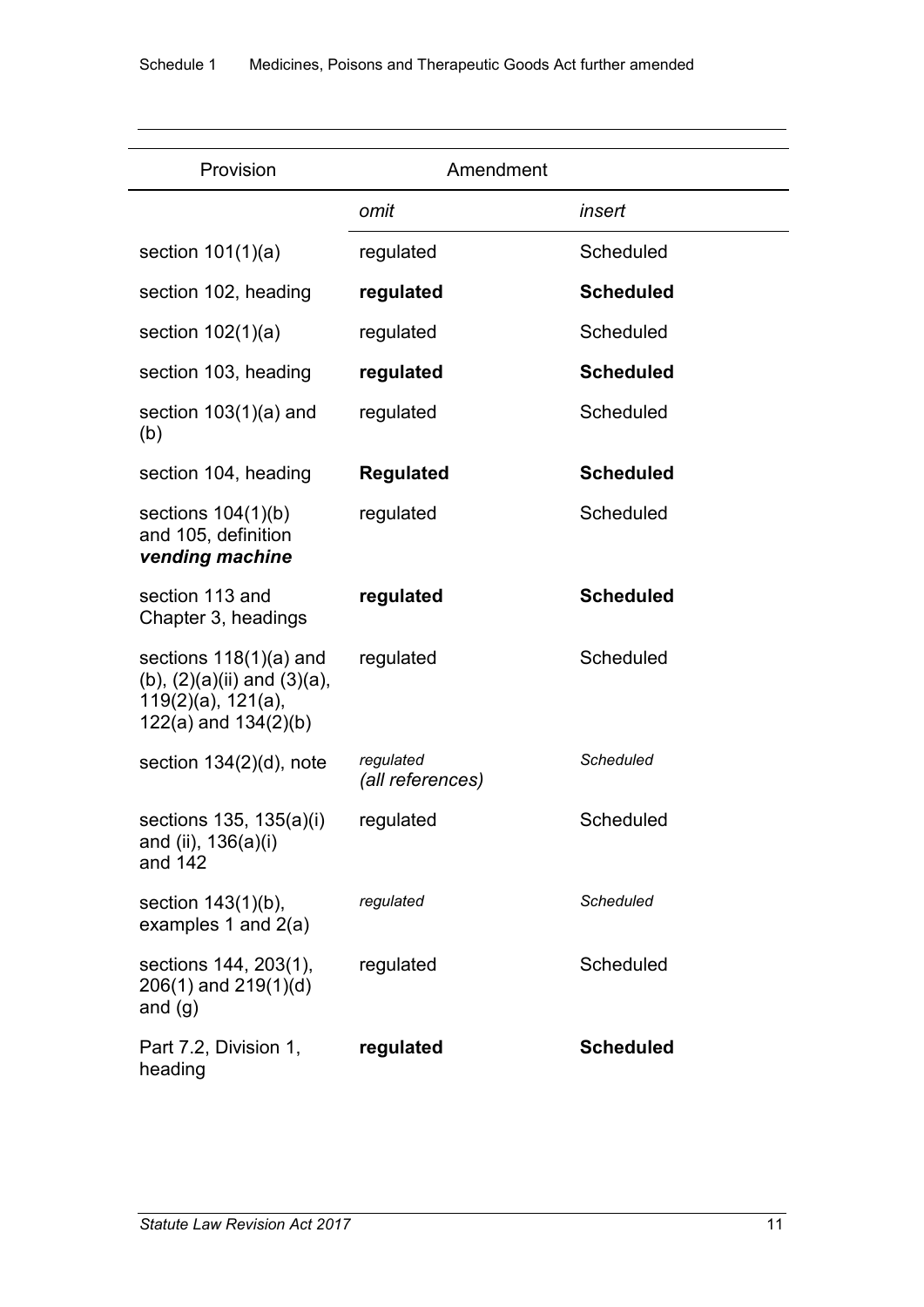| Provision                                                                                                                                                                          | Amendment                     |           |
|------------------------------------------------------------------------------------------------------------------------------------------------------------------------------------|-------------------------------|-----------|
|                                                                                                                                                                                    | omit                          | insert    |
| sections 251(3), 257(2),<br>definition substance<br><i>information,</i><br>$279(1)(a)(i)$ , $281(2)(a)$<br>to $(c)$ and $(e)$ and 283,<br>definition<br>corresponding<br>authority | regulated<br>(all references) | Scheduled |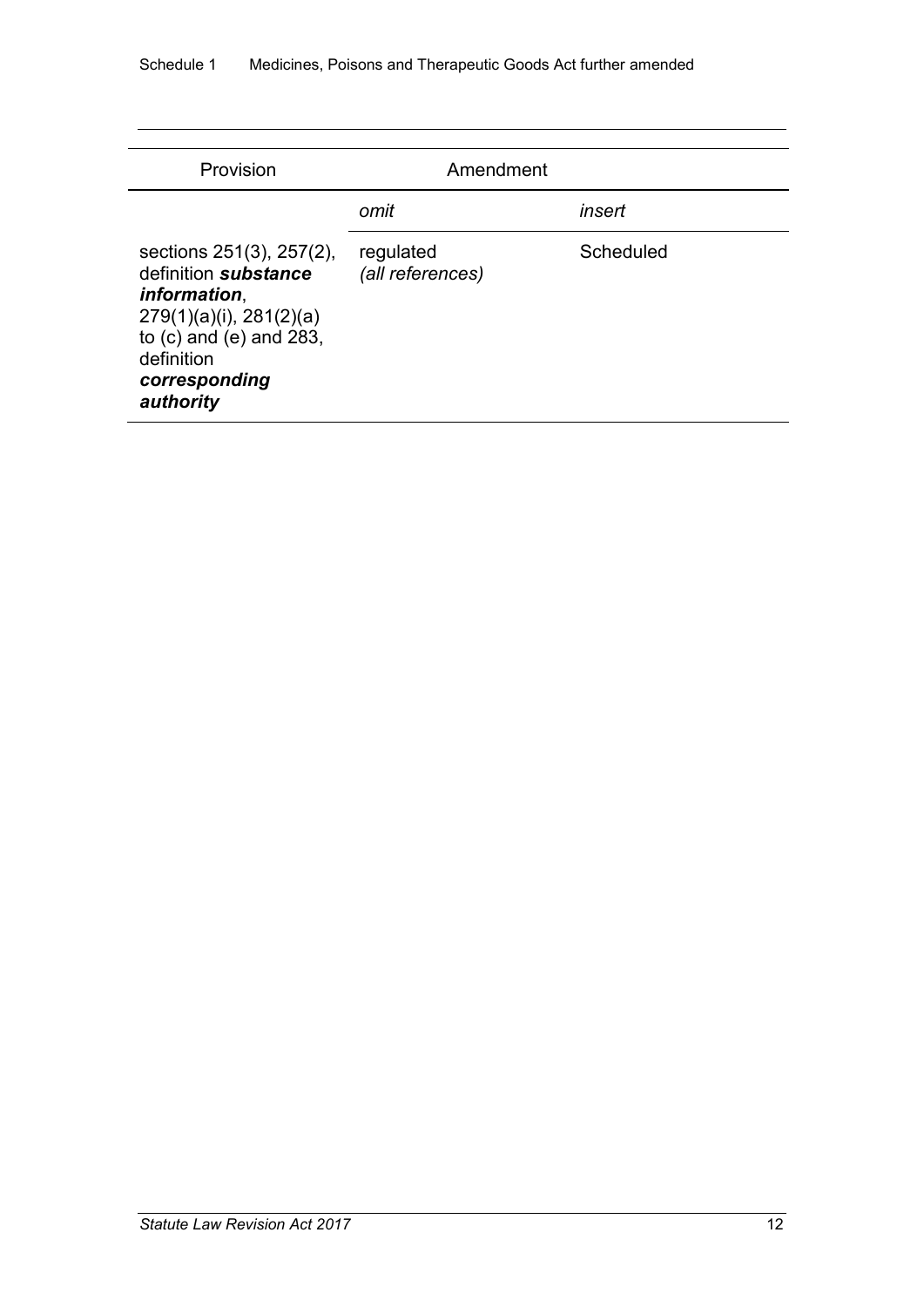## **Schedule 2 Other laws amended**

section 34

| Provision                   | Amendment                                                         |                                                                            |
|-----------------------------|-------------------------------------------------------------------|----------------------------------------------------------------------------|
|                             | omit                                                              | insert                                                                     |
| <b>Agents Licensing Act</b> |                                                                   |                                                                            |
| section 9, heading          | Chairman                                                          | <b>Chairperson</b>                                                         |
| section 9                   | all words from "There"<br>to "be the"                             | The                                                                        |
|                             | $(b)$ .                                                           | $(b)$ is to be the<br>Chairperson of the<br>Board.                         |
| section $50(1)$             | shall                                                             | must                                                                       |
|                             | or the Territory<br><b>Insurance Office</b><br>, being an account |                                                                            |
|                             |                                                                   |                                                                            |
| section $50(1)(a)$          | (Cth)                                                             | $(Cth)$ ,                                                                  |
| section $50(1)(c)$          | in which                                                          | that holds                                                                 |
|                             | within the meaning                                                | as defined in section 63                                                   |
|                             | or the                                                            | or section 4 of the                                                        |
|                             | , are held,                                                       |                                                                            |
| section $50(2)$             | shall maintain an<br>account so opened                            | must maintain an<br>account opened in<br>accordance with<br>subsection (1) |
| section $50(3)$             | or the Territory<br><b>Insurance Office</b>                       |                                                                            |
|                             | referred to                                                       | mentioned                                                                  |
| section $50(4)$             | whole subsection                                                  |                                                                            |
| section $50(5)$             | or the Territory<br><b>Insurance Office</b>                       |                                                                            |
|                             | approved under<br>subsection (4),                                 | for this section                                                           |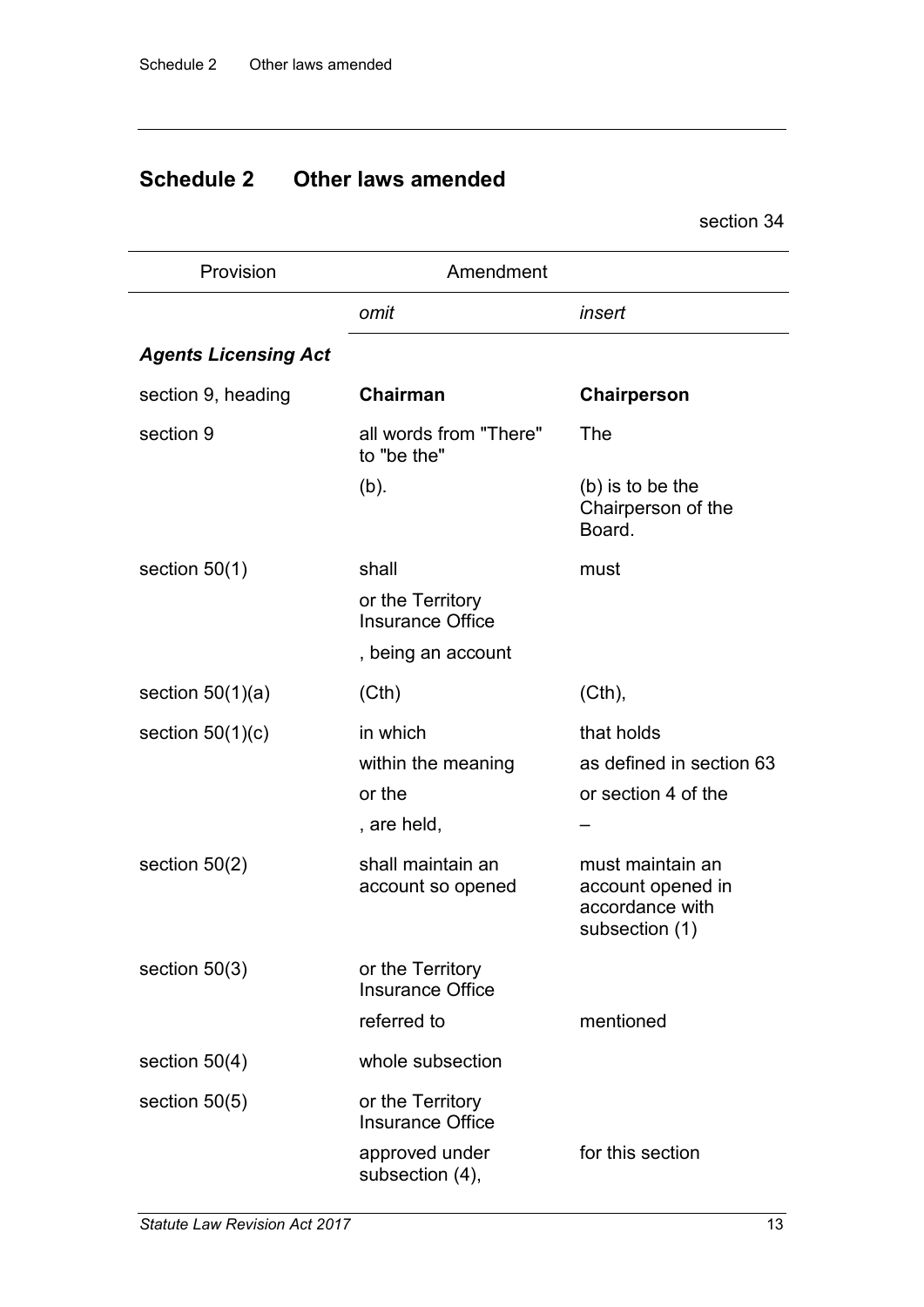| Provision           | Amendment                                                                                                     |                                                                                                                                                                                                                                                                                                 |
|---------------------|---------------------------------------------------------------------------------------------------------------|-------------------------------------------------------------------------------------------------------------------------------------------------------------------------------------------------------------------------------------------------------------------------------------------------|
|                     | omit                                                                                                          | insert                                                                                                                                                                                                                                                                                          |
| section $50(6)$     | $(4)$ and $(5)$                                                                                               | $(5)$ and $(7)$                                                                                                                                                                                                                                                                                 |
| after section 50(6) |                                                                                                               | In this section:<br>(7)                                                                                                                                                                                                                                                                         |
|                     |                                                                                                               | account means<br>an account of a<br>particular class or<br>classes (being an<br>account that<br>carries interest at<br>a rate considered<br>satisfactory by the<br>Fund) that has<br>been agreed<br>between the Fund<br>and an ADI to be<br>a class of account<br>approved for this<br>section. |
| section 51          | shall                                                                                                         | must                                                                                                                                                                                                                                                                                            |
|                     | he or she                                                                                                     | the agent                                                                                                                                                                                                                                                                                       |
|                     | in pursuance of                                                                                               | under                                                                                                                                                                                                                                                                                           |
| section $51(a)$     | , or the branch of the<br><b>Territory Insurance</b><br>Office,                                               |                                                                                                                                                                                                                                                                                                 |
| section $54(1)$     | or the Territory<br>Insurance Office, the<br>ADI or the Territory<br>Insurance Office, as the<br>case may be, | , the $ADI$                                                                                                                                                                                                                                                                                     |
| section $54(2)$     | all words from<br>"Nothing" to "Office"                                                                       | Subsection (1) does not<br>authorise an ADI                                                                                                                                                                                                                                                     |
|                     | referred to                                                                                                   | mentioned                                                                                                                                                                                                                                                                                       |
| section $54(3)$     | or the Territory<br><b>Insurance Office</b><br>(all references)                                               |                                                                                                                                                                                                                                                                                                 |
|                     | shall<br>(all references)                                                                                     | will                                                                                                                                                                                                                                                                                            |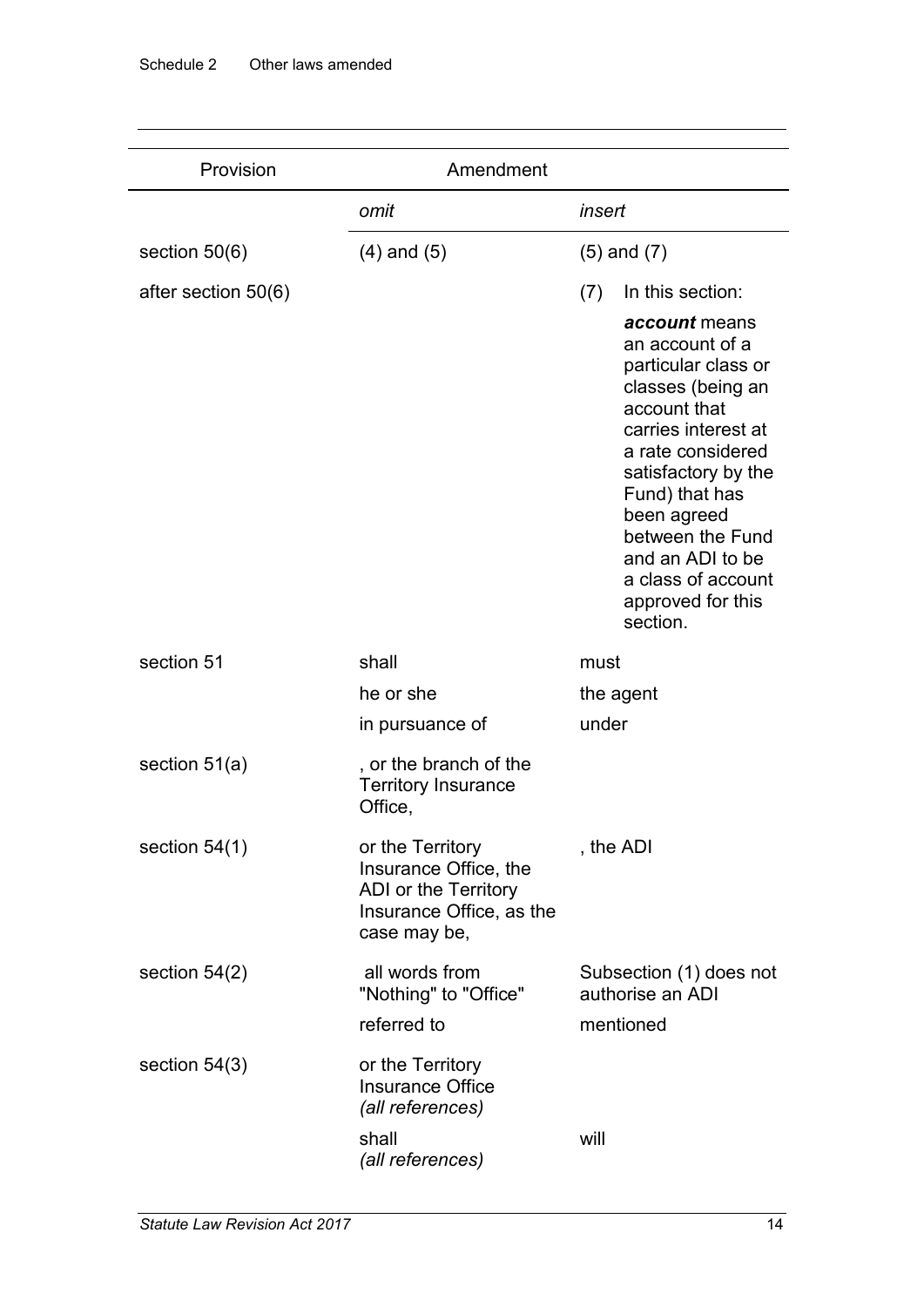| Provision                                                         | Amendment                                             |                |  |
|-------------------------------------------------------------------|-------------------------------------------------------|----------------|--|
|                                                                   | omit                                                  | insert         |  |
| section $54(4)$                                                   | or the Territory<br><b>Insurance Office</b>           |                |  |
| section $73(1)(a)$                                                | by instrument<br>or Territory Insurance<br>Office     |                |  |
| section $73(2)$                                                   | Where                                                 | lf             |  |
| section $73(2)(a)$                                                | or Territory Insurance<br>Office shall                | must           |  |
| section $73(2)(b)$                                                | notice in writing<br>or Territory Insurance<br>Office | written notice |  |
| section $73(4)$                                                   | shall                                                 | must           |  |
| <b>Agricultural and Veterinary Chemicals (Control of Use) Act</b> |                                                       |                |  |

| section $86(1)(c)$ , after<br>"with the" |                  | Australian Pesticides<br>and Veterinary<br><b>Medicines Authority</b><br>continued by section 6<br>of the Agricultural and<br><b>Veterinary Chemicals</b><br>(Administration) Act<br>1992 (Cth) |
|------------------------------------------|------------------|-------------------------------------------------------------------------------------------------------------------------------------------------------------------------------------------------|
| section $86(2)$                          | his or her       | the Chemicals<br>Coordinator's                                                                                                                                                                  |
| <b>Animal Welfare Act</b>                |                  |                                                                                                                                                                                                 |
| section $17(1)$                          | whole subsection |                                                                                                                                                                                                 |
| section $17(2)$ , at the<br>end          |                  | Maximum penalty: 100<br>penalty units or<br>imprisonment for 12<br>months.                                                                                                                      |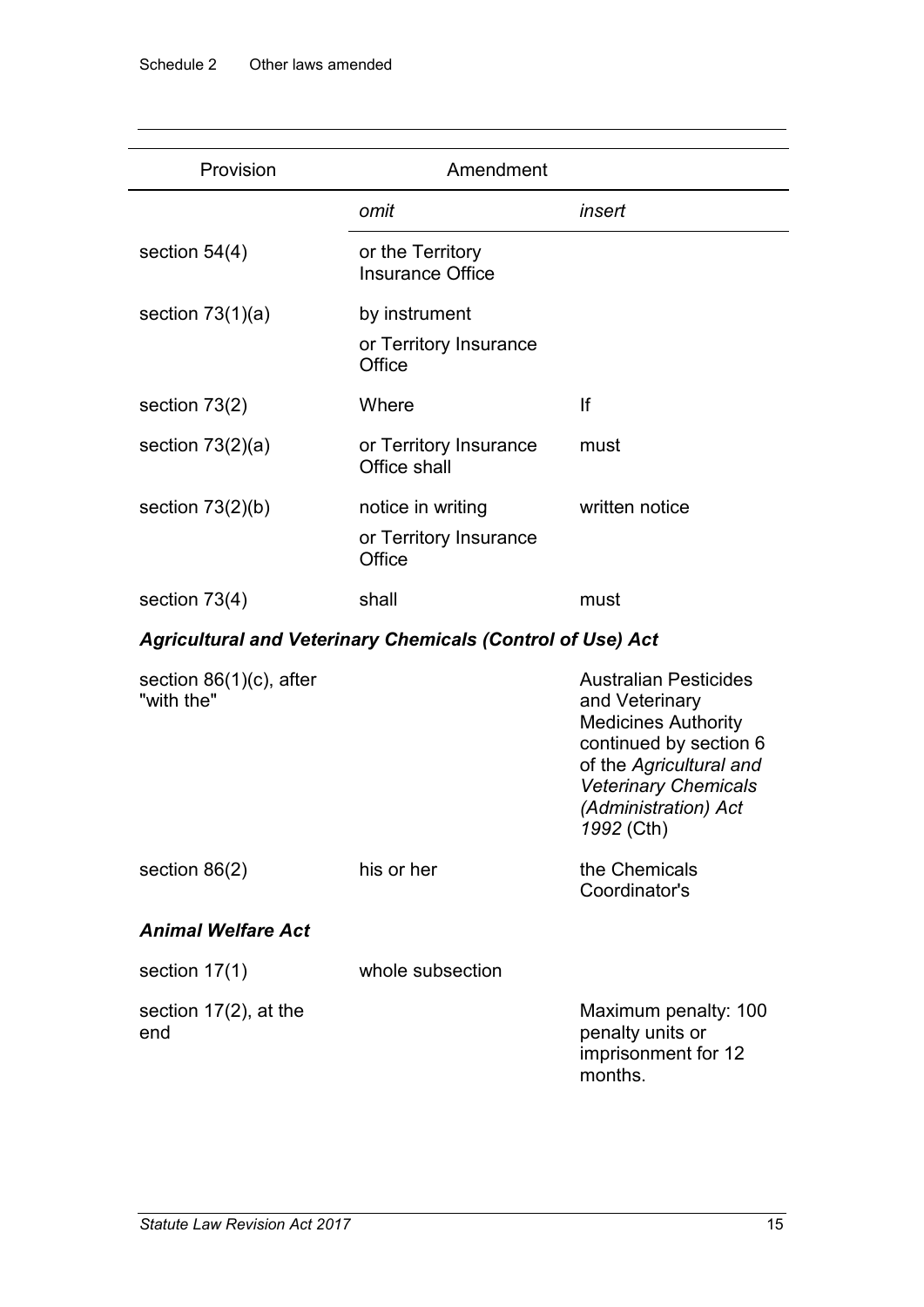| Provision               | Amendment       |        |     |                                                                                                                                          |
|-------------------------|-----------------|--------|-----|------------------------------------------------------------------------------------------------------------------------------------------|
|                         | omit            | insert |     |                                                                                                                                          |
| after section 17(2)     |                 | (3)    |     | In this section:                                                                                                                         |
|                         |                 |        |     | poison includes:                                                                                                                         |
|                         |                 |        | (a) | a Scheduled<br>substance as<br>defined in<br>section 7 of<br>the<br>Medicines,<br>Poisons and<br><b>Therapeutic</b><br>Goods Act;<br>and |
|                         |                 |        | (b) | a substance<br>containing<br>poison, glass<br>or any other<br>thing likely to<br>cause an<br>animal<br>suffering.                        |
| <b>Associations Act</b> |                 |        |     |                                                                                                                                          |
| cootion $110(R)$        | in nurougnon of | indor  |     |                                                                                                                                          |

| section $110(6)$        | in pursuance of                             | under |
|-------------------------|---------------------------------------------|-------|
| section $110(6)(b)$     | pursuant to                                 | under |
| section $110(6)(d)$     | , so as                                     |       |
| section $110(6)(d)(ii)$ | or the Territory<br><b>Insurance Office</b> |       |
| section $110(7)$        | in pursuance of                             | under |
| section $110(8)(d)$     | , so as                                     |       |
| section $110(8)(d)(ii)$ | or the Territory<br><b>Insurance Office</b> |       |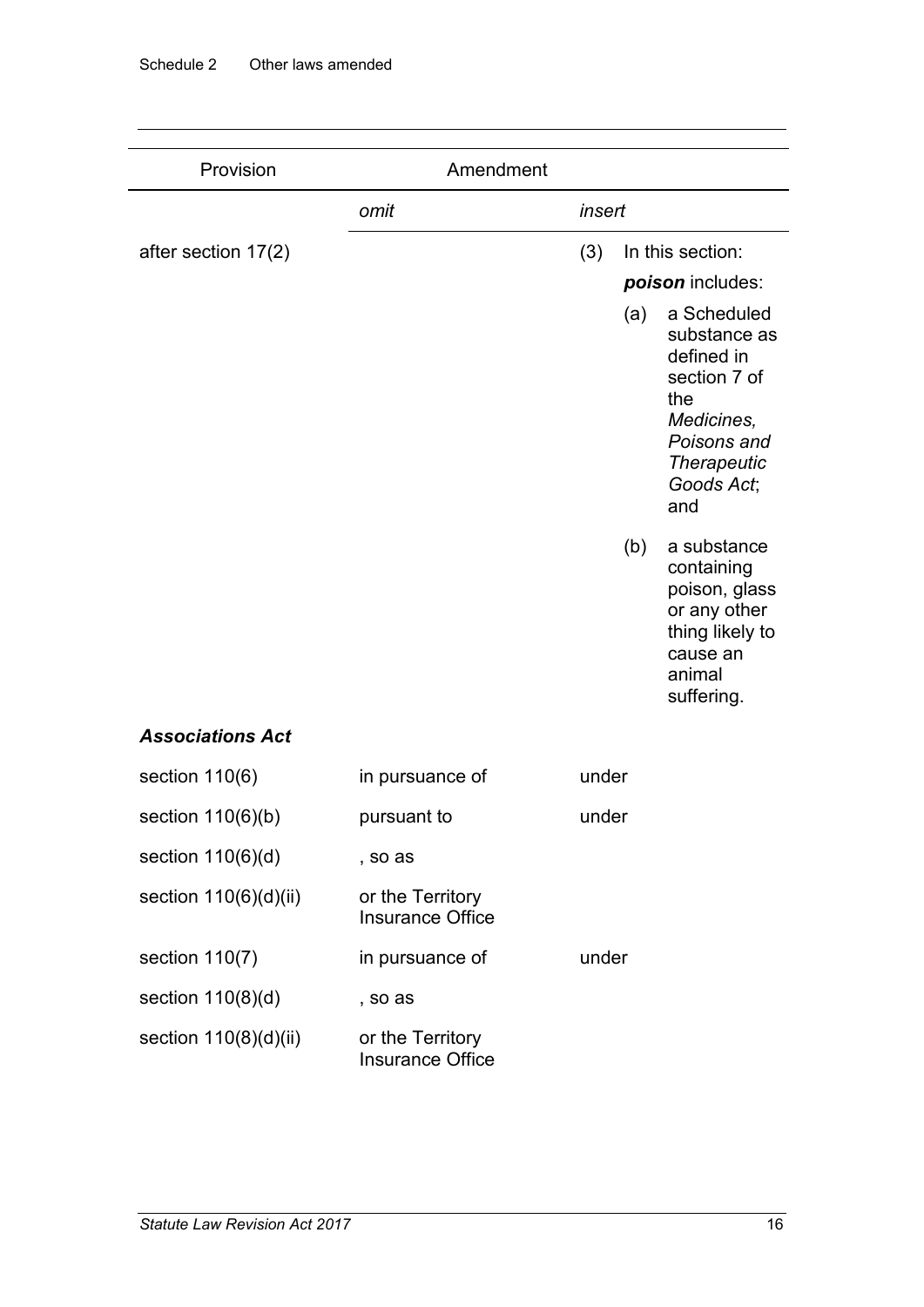| Provision                                                         | Amendment                                                             |                                                                                                             |
|-------------------------------------------------------------------|-----------------------------------------------------------------------|-------------------------------------------------------------------------------------------------------------|
|                                                                   | omit                                                                  | insert                                                                                                      |
|                                                                   | <b>Associations (Model Constitution) Regulations</b>                  |                                                                                                             |
| Schedule, clause 4,<br>definition <i>financial</i><br>institution | all words after "means"<br>an"                                        | ADI.                                                                                                        |
| <b>AustralAsia Railway Corporation Act</b>                        |                                                                       |                                                                                                             |
| section 23                                                        | all words after "more"                                                | ADIS.                                                                                                       |
| <b>Bail Act</b>                                                   |                                                                       |                                                                                                             |
| section $14(1)$                                                   | that he                                                               |                                                                                                             |
|                                                                   | <b>Batchelor Institute of Indigenous Tertiary Education Act</b>       |                                                                                                             |
| section 3(1), definition<br><b>Council</b>                        | 10                                                                    | 9                                                                                                           |
| section $3(1)$ , at the end                                       |                                                                       | Note for subsection 1                                                                                       |
|                                                                   |                                                                       | The Interpretation Act<br>contains definitions and<br>other provisions that may be<br>relevant to this Act. |
| section $37(1)$                                                   | or the Territory<br><b>Insurance Office</b>                           |                                                                                                             |
|                                                                   | <b>Bushfires Management (Volunteer Bushfire Brigades) Regulations</b> |                                                                                                             |
| definition <i>financial</i><br>institution                        | Schedule, clause 4, all words after "means"<br>an"                    | ADI.                                                                                                        |
| <b>Care and Protection of Children Act</b>                        |                                                                       |                                                                                                             |
| section $60(2)(a)$ and $(c)$                                      | 3                                                                     | 3(1)                                                                                                        |
| <b>Charles Darwin University Act</b>                              |                                                                       |                                                                                                             |
| section $32(1)$                                                   | or with the Territory<br><b>Insurance Office</b>                      |                                                                                                             |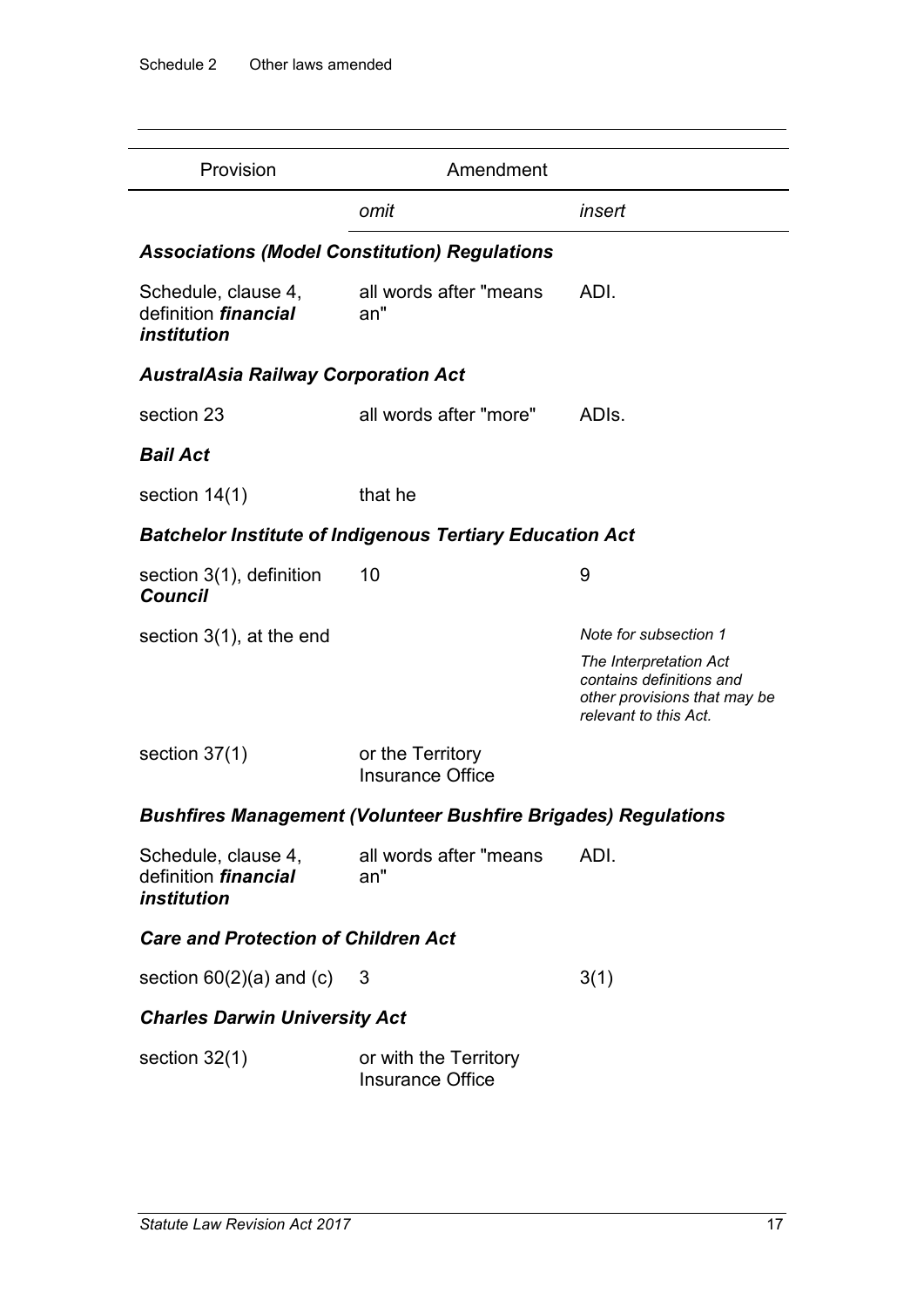| Provision                                          | Amendment                                                |                                                                                                                                                                                                               |
|----------------------------------------------------|----------------------------------------------------------|---------------------------------------------------------------------------------------------------------------------------------------------------------------------------------------------------------------|
|                                                    | omit                                                     | insert                                                                                                                                                                                                        |
| <b>Commercial and Private Agents Licensing Act</b> |                                                          |                                                                                                                                                                                                               |
| section $4(1)(a)$                                  | his or her                                               | the police officer or<br>member's                                                                                                                                                                             |
| section $4(1)(b)$                                  | all words from<br>"employee" to "that Act"               | public sector employee<br>while acting in the<br>performance of the<br><b>Chief Executive Officer</b><br>or employee's functions<br>under the Public Sector<br><b>Employment and</b><br><b>Management Act</b> |
| section $4(1)(c)$ and $(ca)$                       | his or her<br>such                                       | the employee's                                                                                                                                                                                                |
| section $4(1)(d)$                                  | his or her                                               | the practitioner's                                                                                                                                                                                            |
| section $4(1)(e)$                                  | his or her                                               | the clerk's                                                                                                                                                                                                   |
|                                                    | legal<br>(second reference)                              |                                                                                                                                                                                                               |
| section $4(1)(f)$                                  | his or her                                               | the accountant's                                                                                                                                                                                              |
| section $4(1)(g)$                                  | his or her                                               | the officer's                                                                                                                                                                                                 |
| section $4(1)(h)$                                  | , the Territory Insurance<br>Office                      |                                                                                                                                                                                                               |
|                                                    | his or her                                               | the employee's                                                                                                                                                                                                |
| section $23(2)$                                    | or the Territory<br><b>Insurance Office</b>              |                                                                                                                                                                                                               |
| section $27(1)$                                    | notice in writing<br>, the Territory Insurance<br>Office | written notice                                                                                                                                                                                                |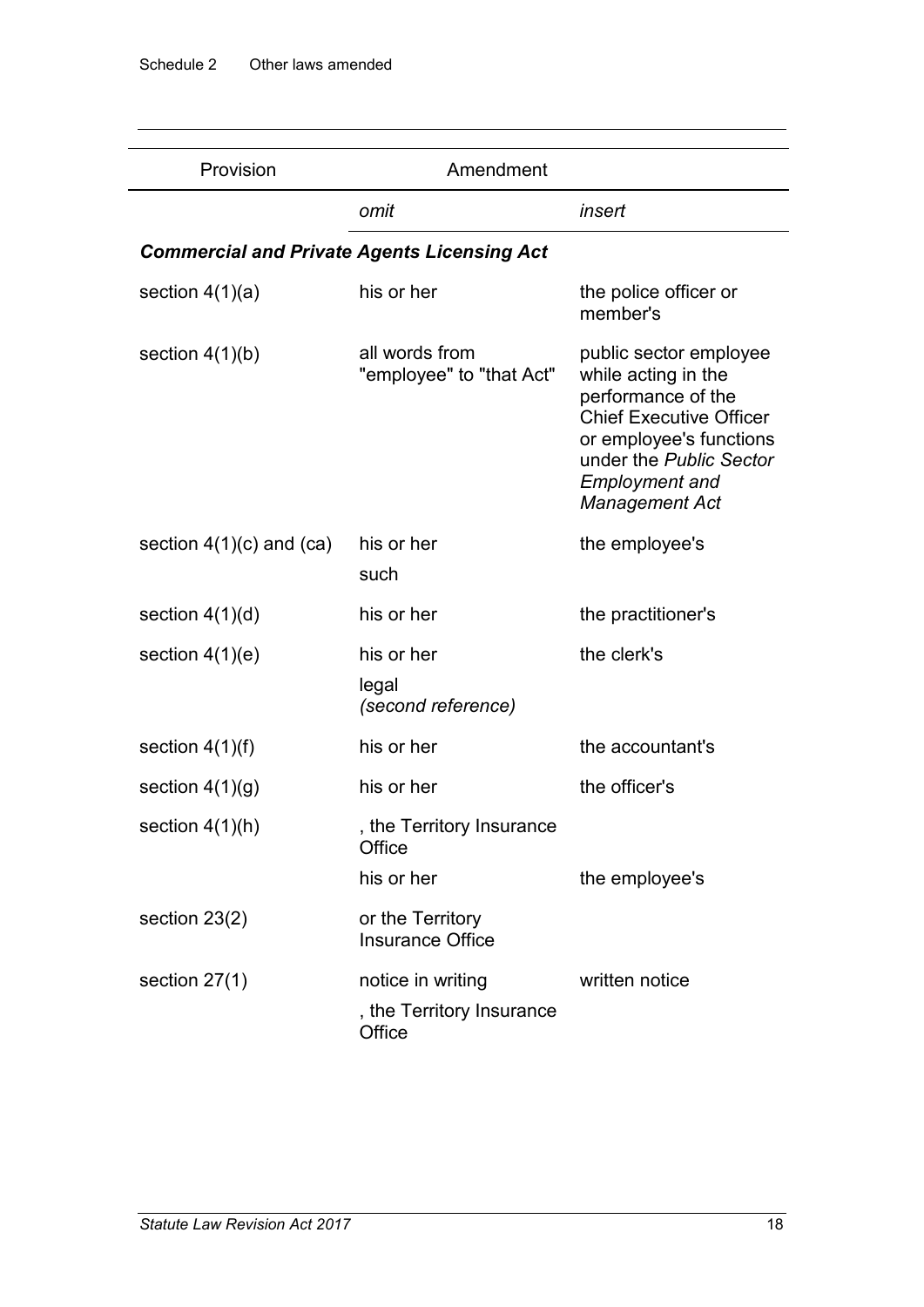| Provision                                                        | Amendment                                                                      |                                                                                                             |
|------------------------------------------------------------------|--------------------------------------------------------------------------------|-------------------------------------------------------------------------------------------------------------|
|                                                                  | omit                                                                           | insert                                                                                                      |
| section $28(1)$                                                  | notice in writing                                                              | written notice                                                                                              |
|                                                                  | or the Territory<br><b>Insurance Office</b>                                    |                                                                                                             |
|                                                                  | his or her                                                                     | the agent's                                                                                                 |
|                                                                  | he or she                                                                      | the Commissioner                                                                                            |
| section $28(2)$                                                  | , or the Territory<br>Insurance Office,                                        |                                                                                                             |
| <b>Correctional Services Act</b>                                 |                                                                                |                                                                                                             |
| section $194(1)$                                                 | either or both                                                                 | any                                                                                                         |
| after section $194(1)(a)$                                        |                                                                                | (ab) identifying<br>persons under<br>section 143;                                                           |
| <b>Criminal Code</b>                                             |                                                                                |                                                                                                             |
| section $428(3)$                                                 | shall                                                                          | must                                                                                                        |
|                                                                  | such charges as may<br>be prescribed by the<br><b>Administrator in Council</b> | the charges prescribed<br>by regulation                                                                     |
| <b>Criminal Property Forfeiture Act</b>                          |                                                                                |                                                                                                             |
| section 5, definition<br>document                                | whole definition                                                               |                                                                                                             |
| section 5, definition<br>financial institution,<br>paragraph (d) | whole paragraph                                                                |                                                                                                             |
| section 5, at the end                                            |                                                                                | Note for section 5                                                                                          |
|                                                                  |                                                                                | The Interpretation Act<br>contains definitions and<br>other provisions that may be<br>relevant to this Act. |
| <b>Dangerous Goods Regulations</b>                               |                                                                                |                                                                                                             |

Part 7, heading whole heading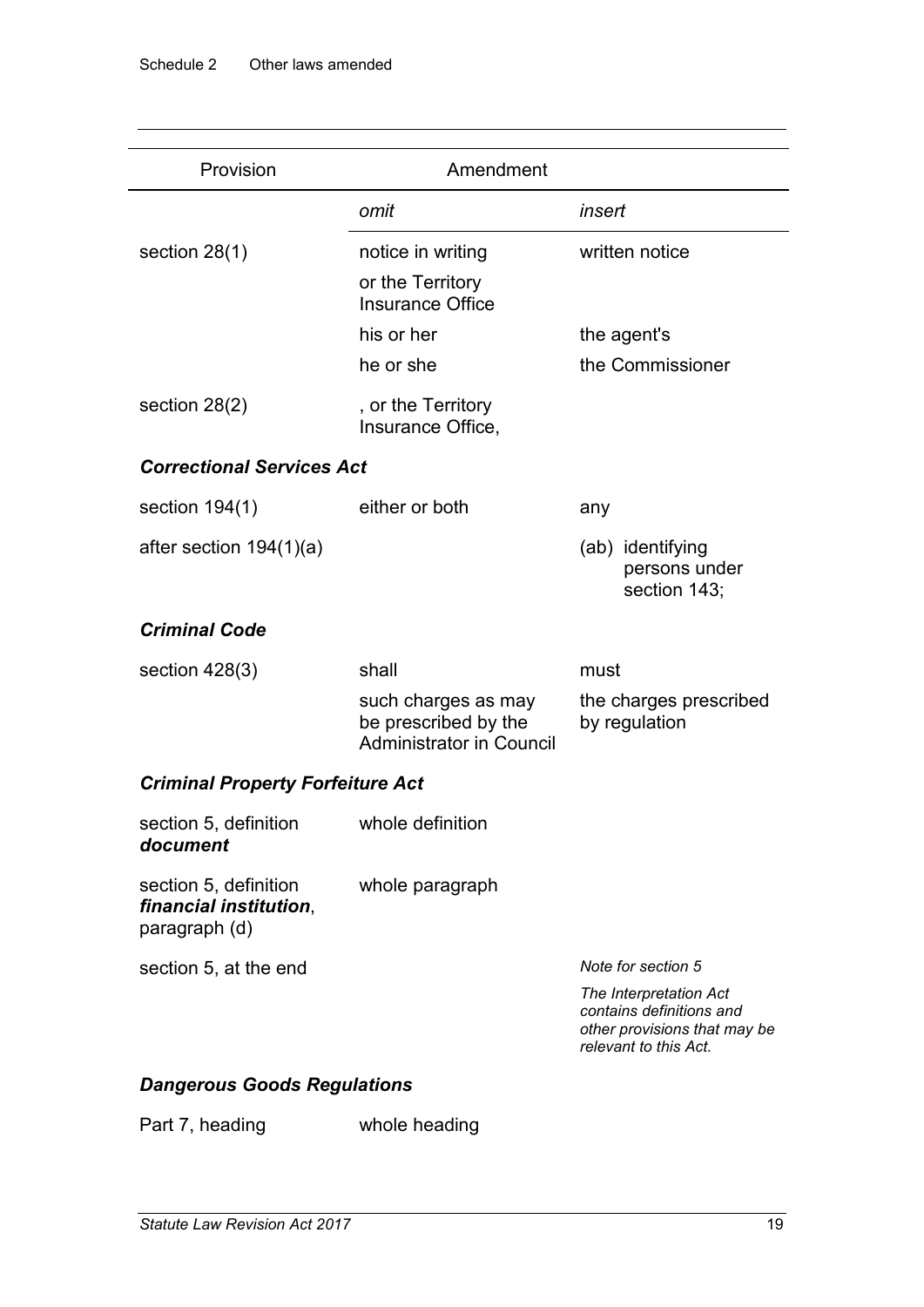| Provision                                                                | Amendment                                               |                      |
|--------------------------------------------------------------------------|---------------------------------------------------------|----------------------|
|                                                                          | omit                                                    | insert               |
| <b>Disability Services Act</b>                                           |                                                         |                      |
| section $27(3)(a)$ and (c) 3                                             |                                                         | 3(1)                 |
| <b>Environment Protection (Beverage Containers and Plastic Bags) Act</b> |                                                         |                      |
| section 5, heading                                                       | of Part IIAA                                            |                      |
|                                                                          | <b>Financial Sector Reform (Northern Territory) Act</b> |                      |
| Part 3, heading                                                          | <b>Authorised deposit</b><br>taking institutions        | <b>ADIS</b>          |
| section 47                                                               | all words after "to an"                                 | ADI.                 |
| <b>Fines and Penalties (Recovery) Regulations</b>                        |                                                         |                      |
| regulations $11B(1)$<br>and 11C(1)                                       | Proceedings                                             | <b>Jurisdiction</b>  |
|                                                                          | <b>Gaming Control (Internet Gaming) Regulations</b>     |                      |
| regulation 17(1), after<br>"key"<br>(first reference)                    |                                                         | employee             |
| <b>Gaming Machine Act</b>                                                |                                                         |                      |
| section 3                                                                | unless the contrary<br>intention appears                |                      |
| section 3, definition<br>financial institution<br>after "means"          |                                                         | any of the following |
| section 3, definition<br>financial institution,<br>paragraph (b)         | whole paragraph                                         | an ADI;<br>(b)       |
| section 3, definition<br>financial institution,<br>paragraph (c)         | of the Commonwealth                                     | (Cth)                |
| section 3, definition<br>financial institution,<br>paragraph (f)         | whole paragraph                                         |                      |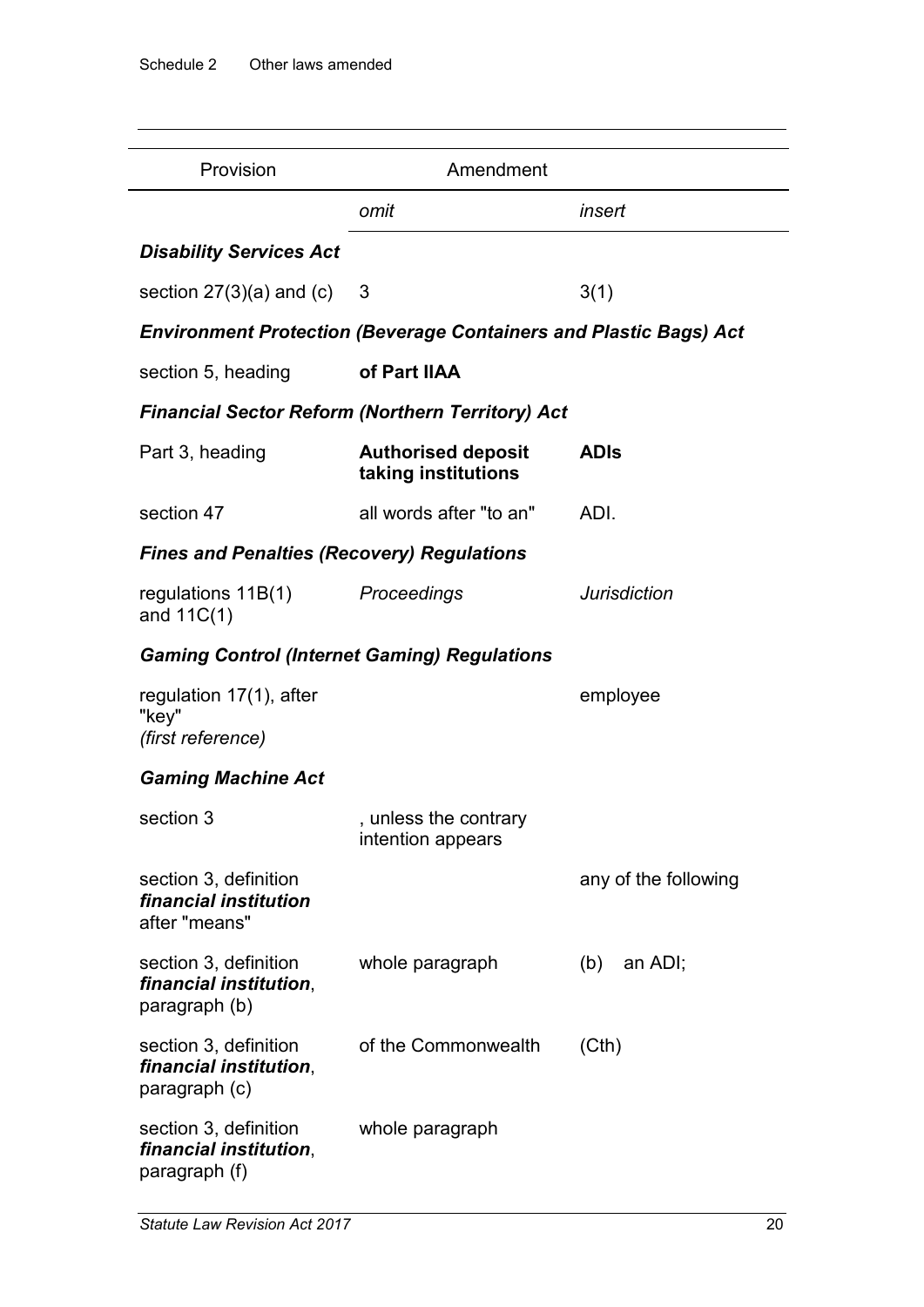| Provision                                                                          | Amendment                                                  |                                                                                                             |
|------------------------------------------------------------------------------------|------------------------------------------------------------|-------------------------------------------------------------------------------------------------------------|
|                                                                                    | omit                                                       | insert                                                                                                      |
| section 3, at the end                                                              |                                                            | Note for section 3                                                                                          |
|                                                                                    |                                                            | The Interpretation Act<br>contains definitions and<br>other provisions that may be<br>relevant to this Act. |
| section $119(1)$                                                                   | shall                                                      | must                                                                                                        |
| section $119(1)(a)(i)$<br>to (iv), at the end                                      |                                                            | or                                                                                                          |
| section $119(1)(a)(v)$                                                             | by the Commission or<br>the Director and the<br>Commission | under this Act and the<br><b>Director-General</b>                                                           |
|                                                                                    | refusals jeopardise                                        | refusal jeopardises                                                                                         |
| <b>Guardianship of Adults Act</b>                                                  |                                                            |                                                                                                             |
| section $44(1)(b)$                                                                 | in                                                         | is                                                                                                          |
| <b>Housing Act</b>                                                                 |                                                            |                                                                                                             |
| section 5A, heading                                                                | Declared offences for                                      | <b>Application of</b>                                                                                       |
| <b>Information Act</b>                                                             |                                                            |                                                                                                             |
| Schedule 1, entry for<br><b>Sexual Offences</b><br>(Evidence and<br>Procedure) Act | section $11(1)$ and $(2)$                                  | sections 11, 11A and<br>11B(1)                                                                              |
| <b>Interpretation Act</b>                                                          |                                                            |                                                                                                             |
| section 17, definition<br>ADI                                                      | within the meaning                                         | as defined in<br>section $5(1)$                                                                             |
| <b>Land Title Act</b>                                                              |                                                            |                                                                                                             |
| section 4                                                                          | , unless the contrary<br>intention appears                 |                                                                                                             |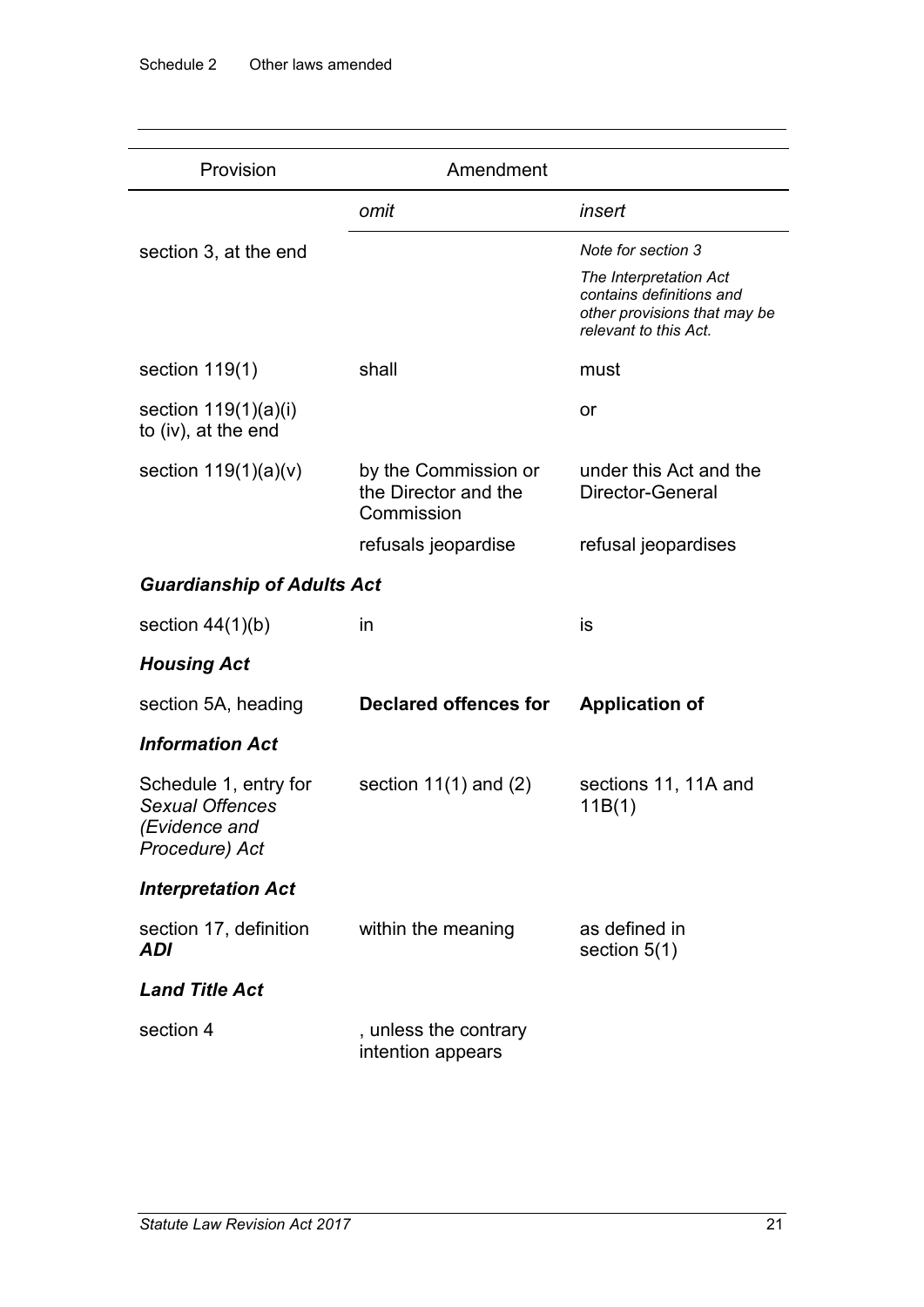| Provision                         | Amendment                                                                                       |                                                                                                             |
|-----------------------------------|-------------------------------------------------------------------------------------------------|-------------------------------------------------------------------------------------------------------------|
|                                   | omit                                                                                            | insert                                                                                                      |
| section 4, definition             | $54E(1)(a)$ .                                                                                   | $54E(1)(a)$ ; and                                                                                           |
| instrument,<br>paragraph (i)      |                                                                                                 | (j)<br>a plan of<br>termination for a<br>development as<br>mentioned in<br>section $54G(1)(a)$ .            |
| section 4, at the end             |                                                                                                 | Note for section 4                                                                                          |
|                                   |                                                                                                 | The Interpretation Act<br>contains definitions and<br>other provisions that may be<br>relevant to this Act. |
| <b>Law of Property Act</b>        |                                                                                                 |                                                                                                             |
| section 34, heading               | body corporates                                                                                 | bodies corporate                                                                                            |
| section 68(2), definition<br>bank | all words from<br>"authorised" to<br>"Commonwealth"                                             | <b>ADI</b>                                                                                                  |
|                                   | , the Territory Insurance<br>Office                                                             |                                                                                                             |
| <b>Liquor Act</b>                 |                                                                                                 |                                                                                                             |
| section $5(1)(b)$                 | student.                                                                                        | student).                                                                                                   |
| section 31A(2)(b)                 | $\mathbf{III}$                                                                                  | ົ<br>J                                                                                                      |
| section 49A(1)                    | within the meaning                                                                              | as defined in<br>section 11A                                                                                |
| section $68(7)$                   | <b>Director</b>                                                                                 | Director-General                                                                                            |
| <b>Litter Act</b>                 |                                                                                                 |                                                                                                             |
| section $4(2)$                    | notice published in the<br>Gazette                                                              | Gazette notice                                                                                              |
|                                   | that that                                                                                       | that                                                                                                        |
|                                   | , as the case may be,<br>and thereupon this Act<br>has that extended<br>application accordingly |                                                                                                             |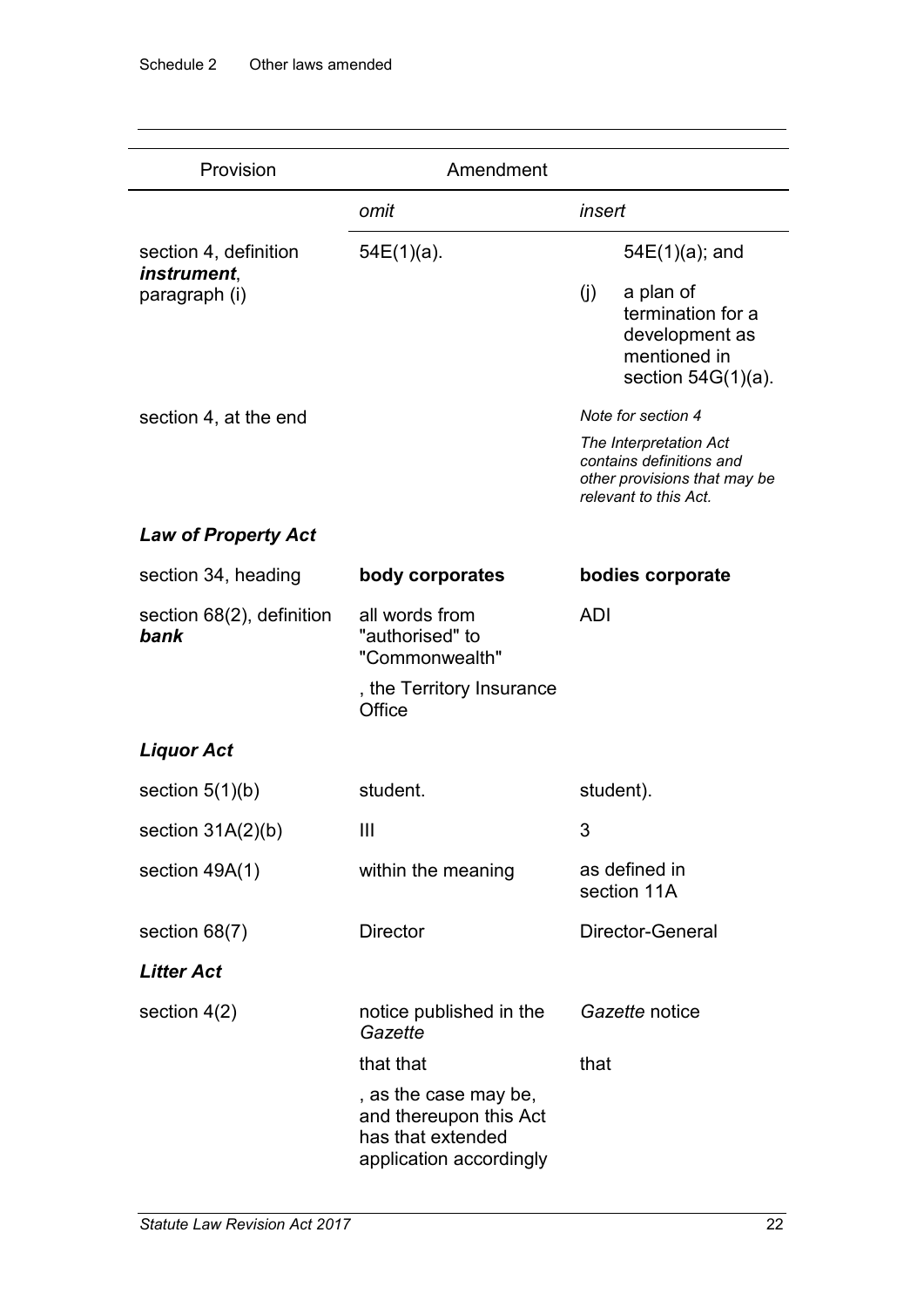| Provision                                   | Amendment                                                           |                                                         |
|---------------------------------------------|---------------------------------------------------------------------|---------------------------------------------------------|
|                                             | omit                                                                | insert                                                  |
| section $4(3)$                              | that                                                                |                                                         |
| <b>Local Court Act</b>                      |                                                                     |                                                         |
| section 85, Table,<br>item 8                | 54A                                                                 | 59A                                                     |
| <b>Local Court (Criminal Procedure) Act</b> |                                                                     |                                                         |
| section 60AL(b), after<br>"sentencing of"   |                                                                     | the                                                     |
|                                             | <b>Local Government (Darwin Parking Local Rates) Regulations</b>    |                                                         |
| regulation $9(1)$                           | shall forthwith                                                     | must immediately                                        |
| regulation $9(1)(a)$ , at<br>the end        |                                                                     | or                                                      |
| regulation $9(1)(c)$                        | a certificate of<br>occupancy                                       | occupancy certification                                 |
|                                             | on,                                                                 | on;                                                     |
| regulation 9(1), penalty<br>provision       | whole penalty provision                                             | Maximum penalty:<br>20 penalty units.                   |
| <b>Legislation</b> ) Act                    | <b>Marine Safety (Domestic Commercial Vessel) (National Uniform</b> |                                                         |
| Part 8, heading                             | and transitional<br>provisions                                      |                                                         |
| <b>Medical Services Act</b>                 |                                                                     |                                                         |
| section $3(1)$                              | the Schedule                                                        | Schedule 1                                              |
| section 5                                   | , unless the contrary<br>intention appears                          |                                                         |
| section 5, definition<br><b>Secretary</b>   | whole definition                                                    |                                                         |
| section 5                                   |                                                                     | <i>(in alphabetical order)</i>                          |
|                                             |                                                                     | <b>CEO</b> means the Chief<br><b>Executive Officer.</b> |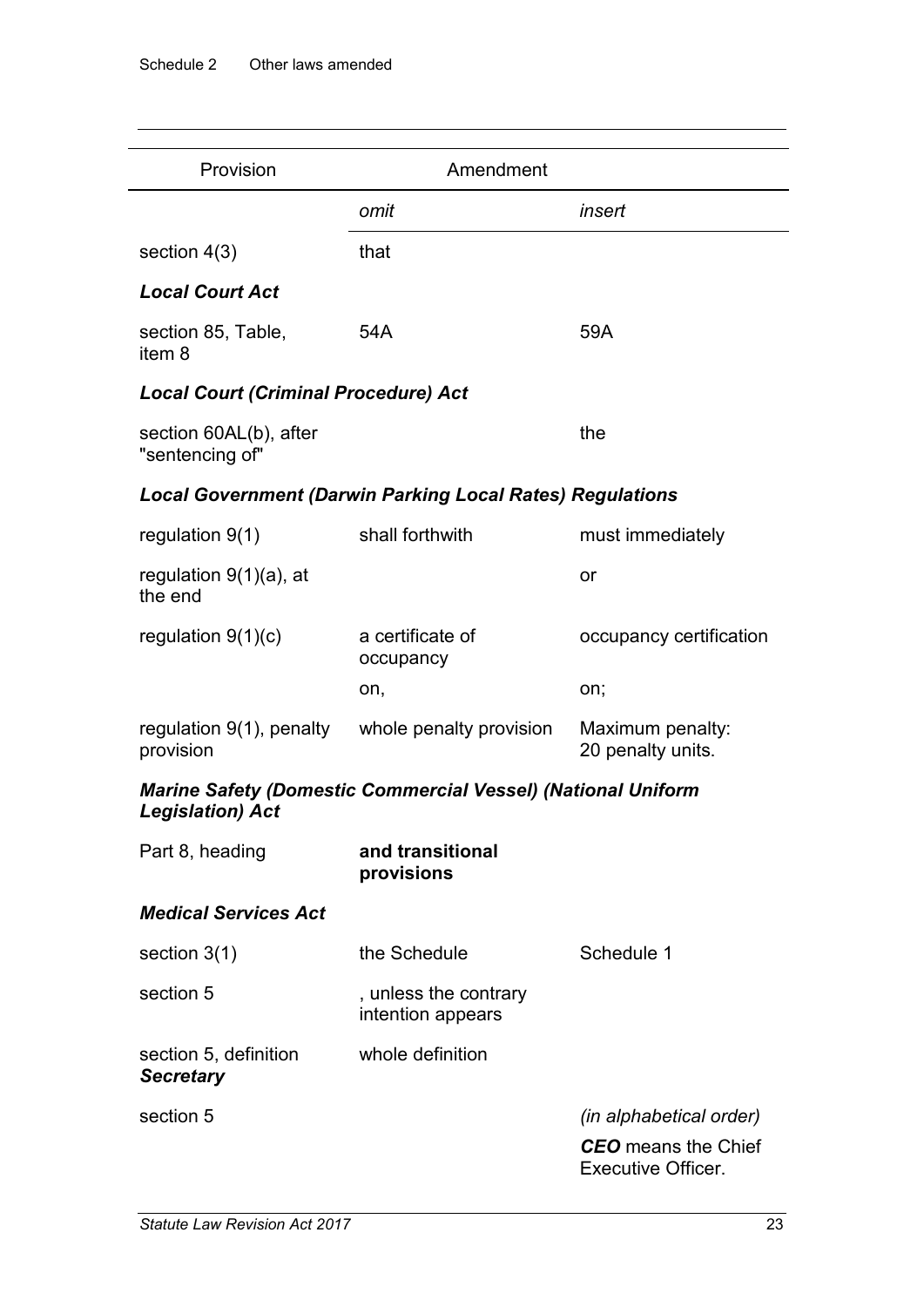| Provision                                                                                          | Amendment                                        |                                                                                                             |
|----------------------------------------------------------------------------------------------------|--------------------------------------------------|-------------------------------------------------------------------------------------------------------------|
|                                                                                                    | omit                                             | insert                                                                                                      |
| section 5, definition                                                                              | authorized                                       | authorised                                                                                                  |
| <i>attendant</i>                                                                                   | Secretary                                        | <b>CEO</b>                                                                                                  |
| section 5, definition<br>salaried dentist or<br>salaried medical<br>practitioner,<br>paragraph (b) | such period as he                                | the period the dentist or<br>medical practitioner                                                           |
| section 5, definition<br>visiting dentist or<br>visiting medical<br>practitioner                   | Secretary                                        | <b>CEO</b>                                                                                                  |
| section 5, at the end                                                                              |                                                  | Note for section 5                                                                                          |
|                                                                                                    |                                                  | The Interpretation Act<br>contains definitions and<br>other provisions that may be<br>relevant to this Act. |
|                                                                                                    |                                                  |                                                                                                             |
| section $6(2)(a)(iv)$                                                                              | he                                               | the Minister                                                                                                |
| section 7, heading                                                                                 | <b>Secretary</b>                                 | <b>CEO</b>                                                                                                  |
| section $7(1)$                                                                                     | Secretary shall be                               | CEO is                                                                                                      |
|                                                                                                    | which                                            | that                                                                                                        |
| section 7(2)                                                                                       | Secretary may                                    | CEO may do any of the<br>following                                                                          |
| section $7(2)(c)$                                                                                  | authorize                                        | authorise                                                                                                   |
|                                                                                                    | and                                              |                                                                                                             |
| section $7(2)(d)$                                                                                  | or fails to comply with                          |                                                                                                             |
| section 8                                                                                          | all words from<br>"Secretary" to<br>"delegation" | CEO may delegate any<br>of the CEO's powers<br>and functions under this<br>or another Act to a<br>person    |
| section 9(1)                                                                                       | Secretary                                        | <b>CEO</b>                                                                                                  |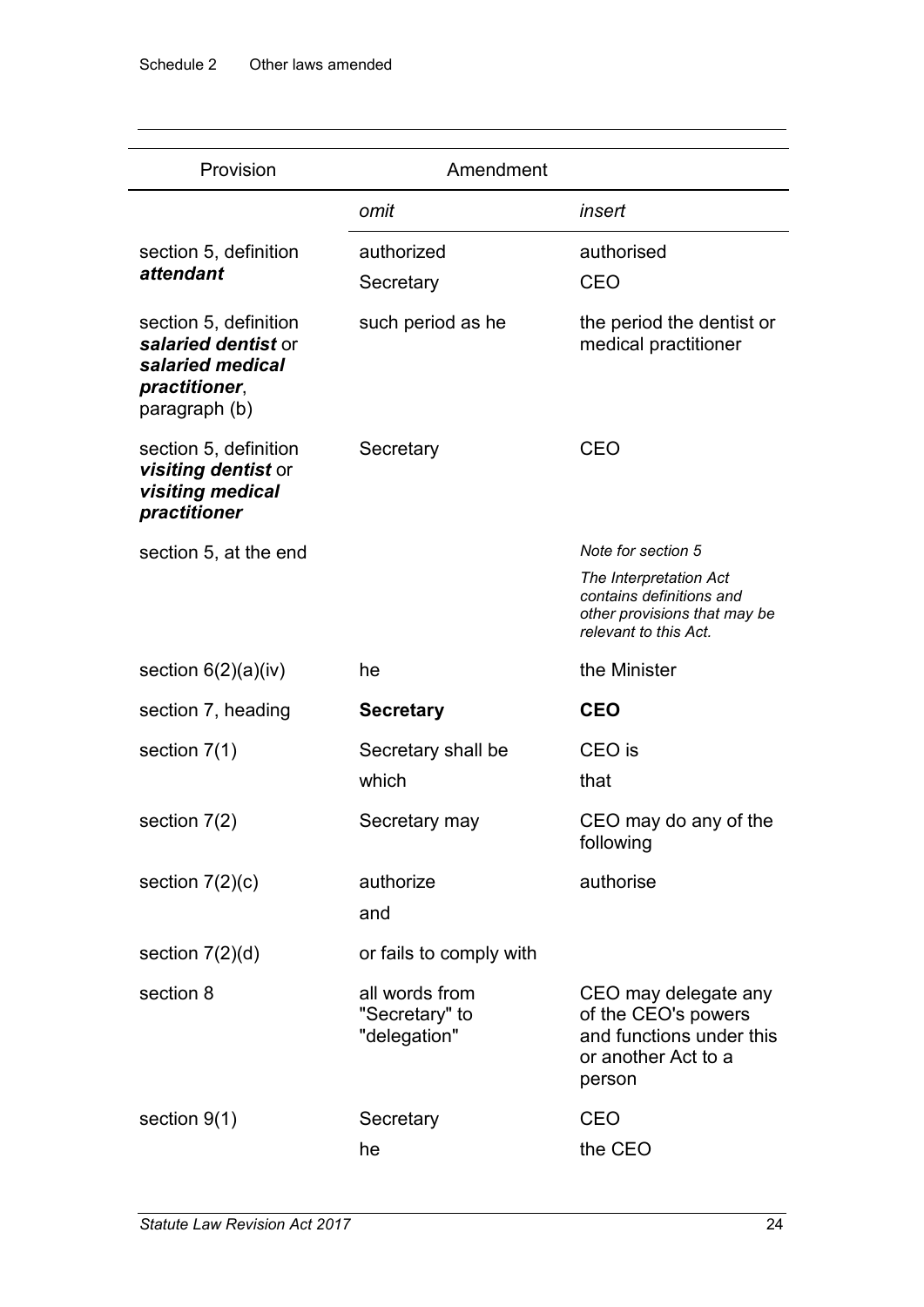| Provision         | Amendment                              |                                                                                                                                                                                                                                                                                                                                                                                                                                                 |
|-------------------|----------------------------------------|-------------------------------------------------------------------------------------------------------------------------------------------------------------------------------------------------------------------------------------------------------------------------------------------------------------------------------------------------------------------------------------------------------------------------------------------------|
|                   | omit                                   | insert                                                                                                                                                                                                                                                                                                                                                                                                                                          |
| section $9(2)$    | Where<br>Secretary<br>(all references) | lf<br><b>CEO</b>                                                                                                                                                                                                                                                                                                                                                                                                                                |
|                   | authorize                              | authorise                                                                                                                                                                                                                                                                                                                                                                                                                                       |
| section $9(2)(a)$ | his                                    | that person                                                                                                                                                                                                                                                                                                                                                                                                                                     |
| section $9(3)$    | Where                                  | lf                                                                                                                                                                                                                                                                                                                                                                                                                                              |
|                   | Secretary<br>(all references)          | <b>CEO</b>                                                                                                                                                                                                                                                                                                                                                                                                                                      |
|                   | authorized                             | authorised                                                                                                                                                                                                                                                                                                                                                                                                                                      |
|                   | authorize                              | authorise                                                                                                                                                                                                                                                                                                                                                                                                                                       |
| section $9(4)$    | whole subsection                       | (4)<br>If transportation of<br>a person is<br>provided or<br>authorised under<br>this section, the<br>Territory is not<br>liable for an injury<br>or aggravation of<br>an injury to the<br>person or the<br>person's attendant<br>directly<br>attributable to the<br>transportation,<br>except if the<br>attendant is a<br>public sector<br>employee carrying<br>out the<br>employee's duties<br>in respect of the<br>employee's<br>employment. |
| section $9(5)$    | Where                                  | lf                                                                                                                                                                                                                                                                                                                                                                                                                                              |
|                   | authorized<br>(all references)         | authorised                                                                                                                                                                                                                                                                                                                                                                                                                                      |
|                   | shall be deemed                        | is taken                                                                                                                                                                                                                                                                                                                                                                                                                                        |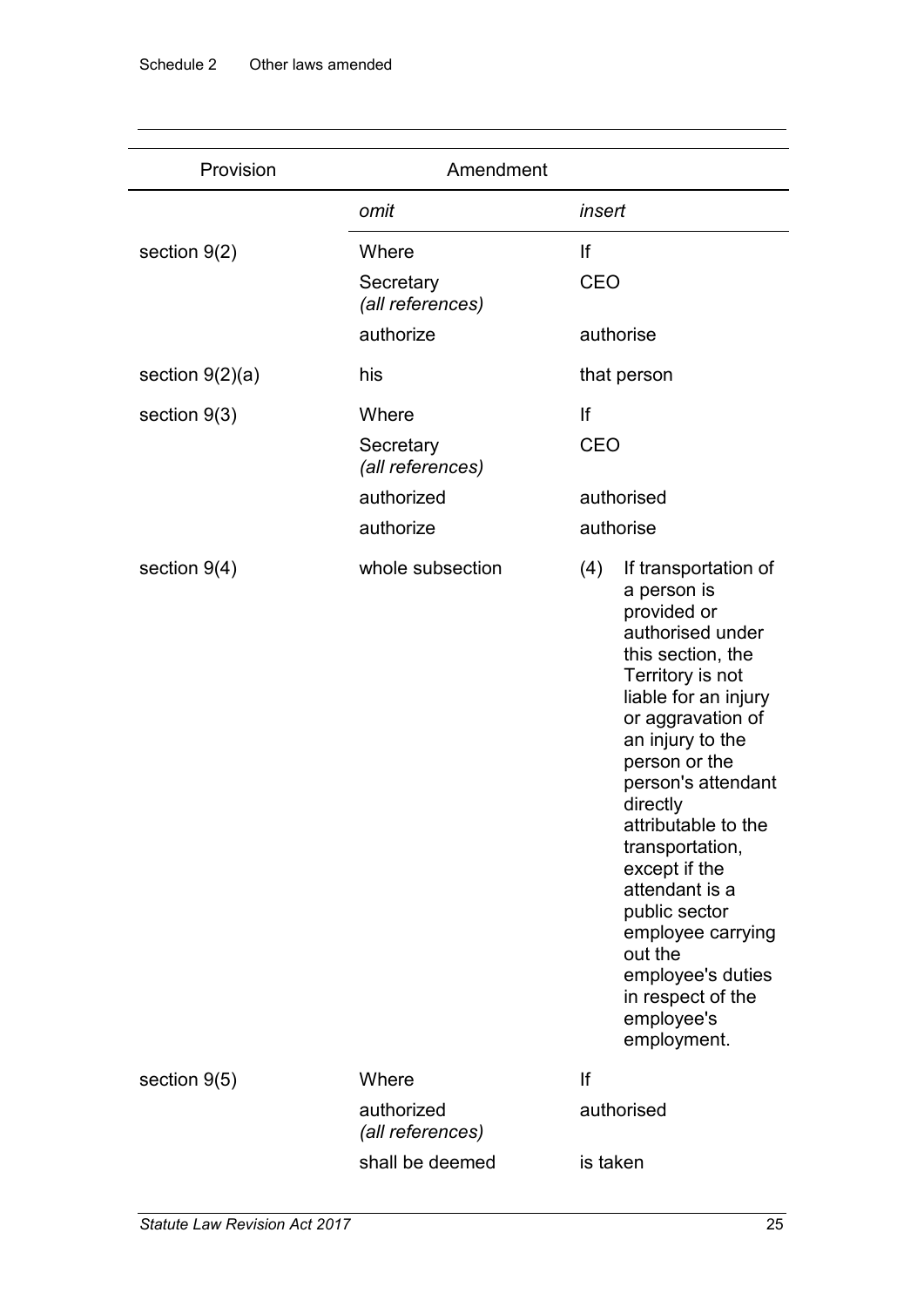| Provision                          | Amendment   |                                |
|------------------------------------|-------------|--------------------------------|
|                                    | omit        | insert                         |
| section 10                         | Where       | f                              |
|                                    | authorized  | authorised                     |
|                                    | whom he     | whom that person               |
| section $10(a)$ and (b)            | he          | the person                     |
| section $12(2)$                    | Secretary   | <b>CEO</b>                     |
|                                    | referred to | mentioned                      |
| section $13(2)$                    | where       | if                             |
|                                    | he          | the person                     |
| section $13(3)$                    | Where       | If                             |
|                                    | his         | the infant's                   |
| section $15(2)$                    | Secretary   | <b>CEO</b>                     |
|                                    | by virtue   | because                        |
| section $16(1)(a)$ , at the<br>end |             | and                            |
| sections $16(1)(c)$<br>and $17(1)$ | Secretary   | <b>CEO</b>                     |
| section 17(2)                      | Secretary   | <b>CEO</b>                     |
|                                    | his         | the CEO's                      |
|                                    | he          | the dentist                    |
| section $17(3)$                    | Secretary   | <b>CEO</b>                     |
|                                    | his         | the CEO's                      |
|                                    | he          | the practitioner               |
| section 17(5)                      | Secretary   | CEO                            |
|                                    | shall       |                                |
|                                    | he          | the practitioner               |
| section $17(8)$                    | he          | the dentist or<br>practitioner |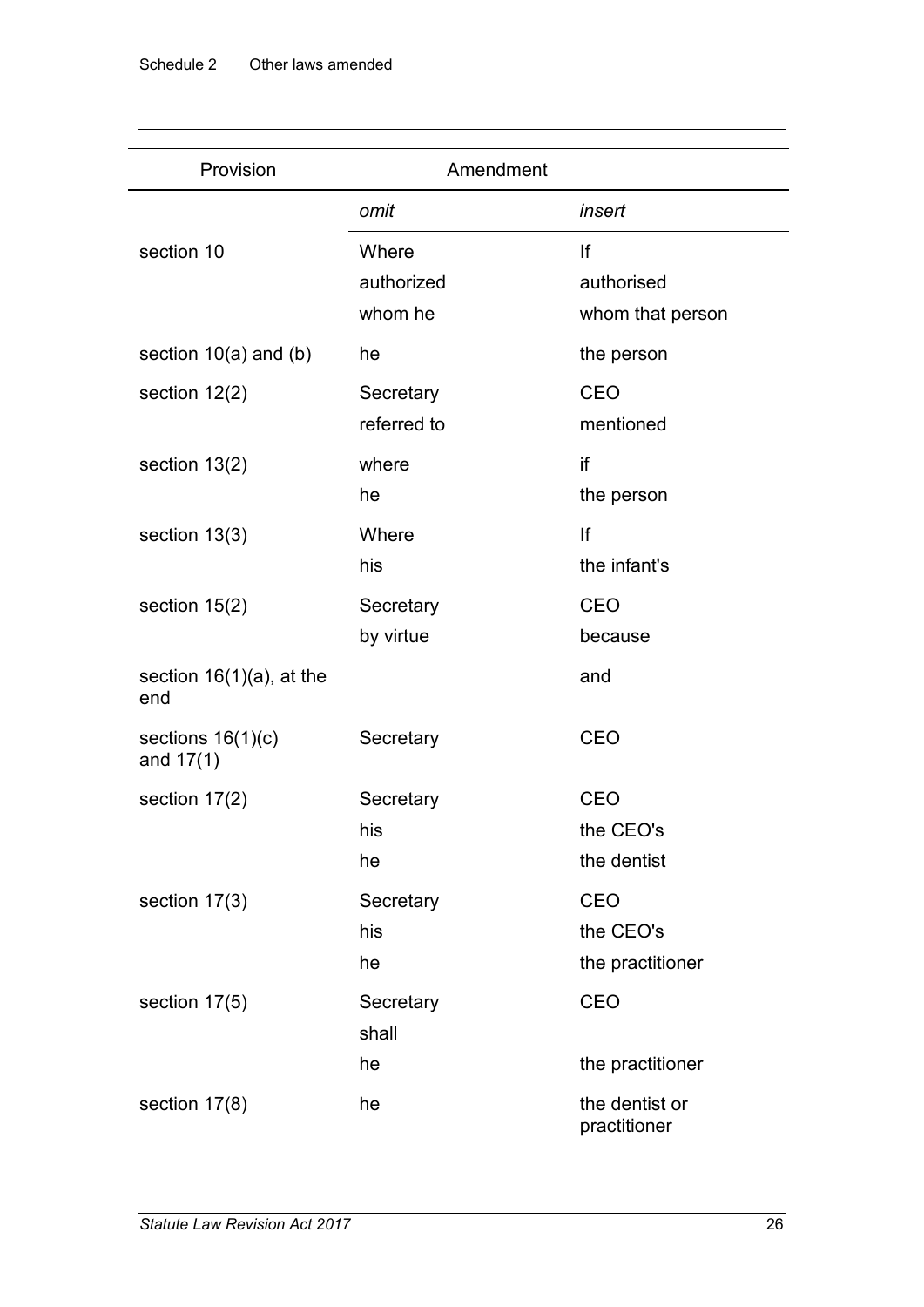| Provision                                                                                                                                                  | Amendment                                                   |                  |
|------------------------------------------------------------------------------------------------------------------------------------------------------------|-------------------------------------------------------------|------------------|
|                                                                                                                                                            | omit                                                        | insert           |
| section $17(10)$                                                                                                                                           | Secretary                                                   | CEO              |
|                                                                                                                                                            | him                                                         | the CEO          |
|                                                                                                                                                            | <b>Medicines, Poisons and Therapeutic Goods Regulations</b> |                  |
| regulation 3, definition<br>maintain                                                                                                                       | regulated                                                   | Scheduled        |
| regulation 3, definition<br>regulated substance<br>register                                                                                                | regulated                                                   | <b>Scheduled</b> |
| Part 2 and<br>regulation 32, headings                                                                                                                      | regulated                                                   | <b>Scheduled</b> |
| regulations $32(1)(b)$ ,<br>$33(1)$ and $34(1)$                                                                                                            | regulated                                                   | Scheduled        |
| Part 3, heading                                                                                                                                            | regulated                                                   | <b>Scheduled</b> |
| regulation $42(e)$                                                                                                                                         | regulated                                                   | Scheduled        |
| Part 4, heading                                                                                                                                            | <b>Regulated</b>                                            | <b>Scheduled</b> |
| Part 4, Division 1,<br>heading                                                                                                                             | regulated                                                   | <b>Scheduled</b> |
| regulations 60 and 61                                                                                                                                      | regulated                                                   | Scheduled        |
| Part 4, Division 2,<br>heading                                                                                                                             | regulated                                                   | <b>Scheduled</b> |
| regulations 62(1),<br>63(1)(a), 64(a), 65(1),<br>$(2)(a)$ , $(3)$ and $(4)$ ,<br>66(1)(b)(ii), 67(1)(b),<br>68(1)(b), 69(1)(b) and<br>$70(1)$ and $(1)(a)$ | regulated<br>(all references)                               | Scheduled        |
| regulation 71, heading                                                                                                                                     | regulated                                                   | <b>Scheduled</b> |
| regulations $71(1)$<br>and 72(1), (3) and (4)                                                                                                              | regulated<br>(all references)                               | Scheduled        |
| regulation 73, heading                                                                                                                                     | regulated                                                   | <b>Scheduled</b> |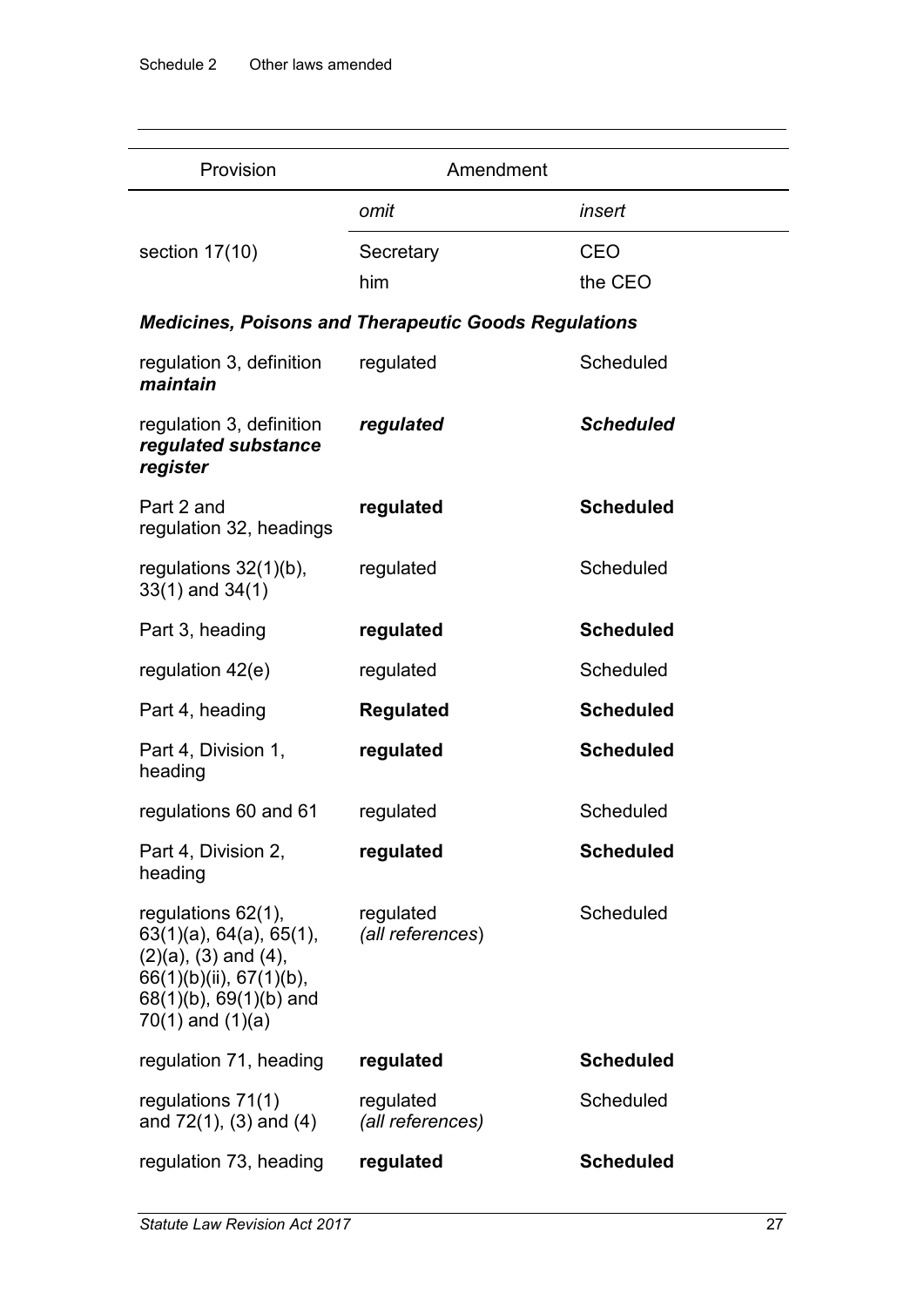| Amendment<br>Provision                                          |                                                      |                                                                                                                                                                   |  |
|-----------------------------------------------------------------|------------------------------------------------------|-------------------------------------------------------------------------------------------------------------------------------------------------------------------|--|
|                                                                 | omit                                                 | insert                                                                                                                                                            |  |
| regulations $73(2)$<br>and $89(g)$                              | regulated                                            | Scheduled                                                                                                                                                         |  |
| <b>Menzies School of Health Research Act</b>                    |                                                      |                                                                                                                                                                   |  |
| section $25(1)$                                                 | shall                                                | must                                                                                                                                                              |  |
|                                                                 | such                                                 | the                                                                                                                                                               |  |
|                                                                 | or the Territory<br><b>Insurance Office</b>          |                                                                                                                                                                   |  |
| <b>Misuse of Drugs Act</b>                                      |                                                      |                                                                                                                                                                   |  |
| section $26(1)$                                                 | Division 1                                           |                                                                                                                                                                   |  |
| section $26(3)$                                                 | the the                                              | the                                                                                                                                                               |  |
| <b>Motor Accidents (Compensation) Act</b>                       |                                                      |                                                                                                                                                                   |  |
| section 4E, heading                                             | of Part IIAA                                         |                                                                                                                                                                   |  |
|                                                                 | <b>Motor Accidents (Compensation) Commission Act</b> |                                                                                                                                                                   |  |
| section 4, heading                                              | of Part IIAA                                         |                                                                                                                                                                   |  |
| Part 2, heading                                                 | <b>Accident</b>                                      | <b>Accidents</b>                                                                                                                                                  |  |
| <b>Motor Vehicles (Standards) Regulations</b>                   |                                                      |                                                                                                                                                                   |  |
| Part 3, heading                                                 | <b>Standard</b>                                      | <b>Standards</b>                                                                                                                                                  |  |
| Schedule 6,<br>rules $34(3)(e)$<br>and $118(1)(e)$              | an Australian Customs<br>Service vehicle             | a vehicle in the service of<br>the Australian Border<br>Force (as defined in<br>section $4(1)$ of the<br><b>Australian Border Force</b><br><i>Act 2015</i> (Cth)) |  |
| <b>Northern Territory Civil and Administrative Tribunal Act</b> |                                                      |                                                                                                                                                                   |  |

| section 34(1)                   | apples | applies |
|---------------------------------|--------|---------|
| section 36(4), after<br>"maker" |        | t٥      |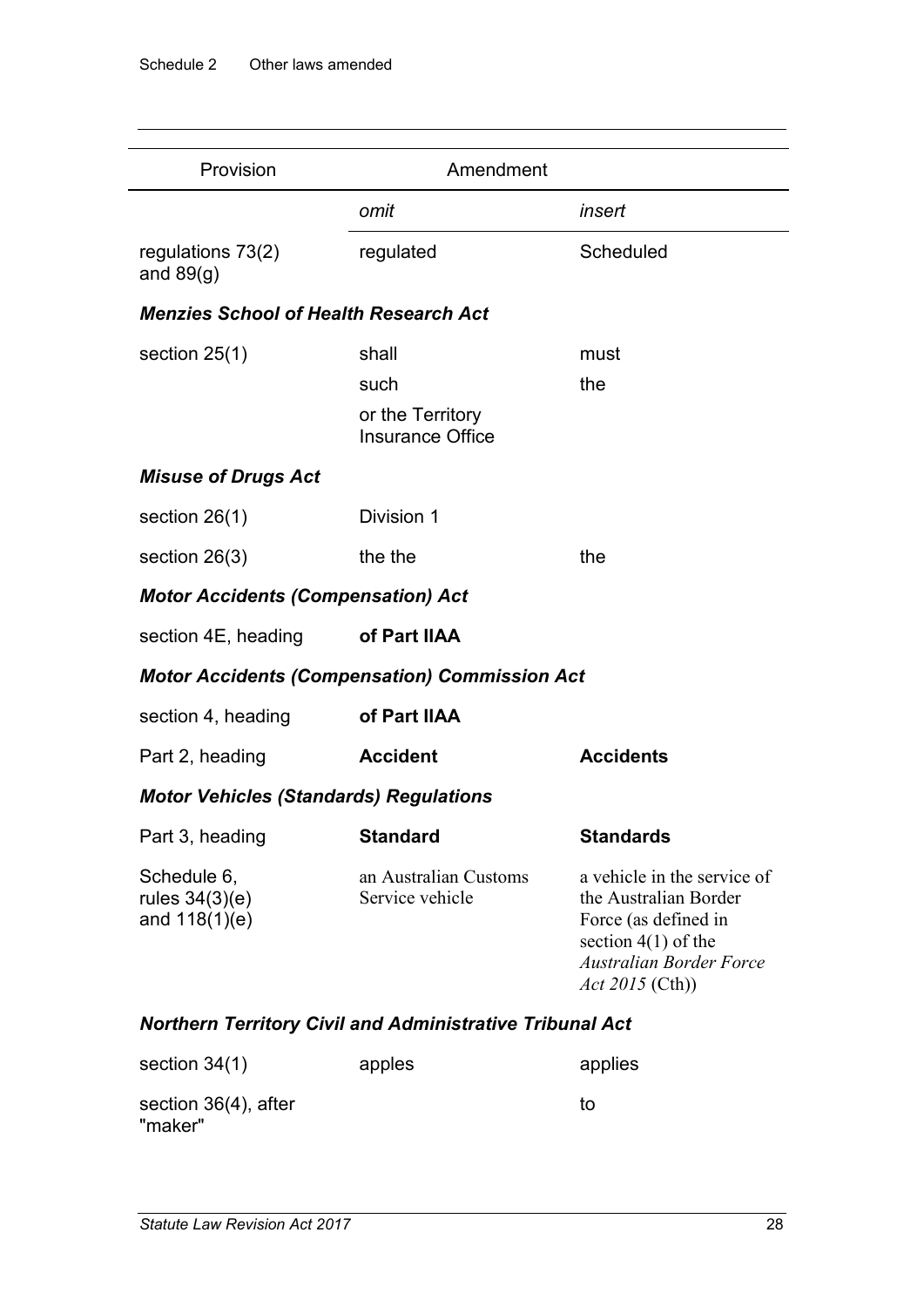| Provision                                                                  | Amendment                                                             |                                                         |
|----------------------------------------------------------------------------|-----------------------------------------------------------------------|---------------------------------------------------------|
|                                                                            | omit                                                                  | insert                                                  |
| <b>Personal Violence Restraining Orders Act</b>                            |                                                                       |                                                         |
| section 3, definition<br>economic abuse                                    | 3D                                                                    | $\overline{7}$                                          |
| section 3, definition<br>interim personal<br>violence restraining<br>order | 14A                                                                   | 19(1)                                                   |
| section 3, definition<br>intimidation                                      | 3B                                                                    | 5(1)                                                    |
| section 3, definition<br>personal violence<br>offence                      | 3A                                                                    | 4                                                       |
| section 3, definition<br>stalking                                          | 3C                                                                    | 6                                                       |
| section 8, note                                                            | $\overline{4}$                                                        | 8                                                       |
| section 23, heading, at<br>the end                                         |                                                                       | order                                                   |
| <b>Regulations</b>                                                         | <b>Petroleum (Submerged Lands) (Application of Commonwealth Laws)</b> |                                                         |
| regulation $4(b)$                                                          | V                                                                     | 5                                                       |
| <b>Planning Act</b>                                                        |                                                                       |                                                         |
| Part 14, heading                                                           | whole heading                                                         | <b>Division 3 Unit Title</b><br><b>Schemes Act 2009</b> |
| Part 14, Division 3,<br>heading                                            | 3                                                                     | 4                                                       |
| Part 14, Division 4,<br>heading                                            | 4                                                                     | 5                                                       |
| <b>Police Administration Act</b>                                           |                                                                       |                                                         |
| section 120A, definition<br>dangerous drug,<br>paragraph (a)               | 3                                                                     | 3(1)                                                    |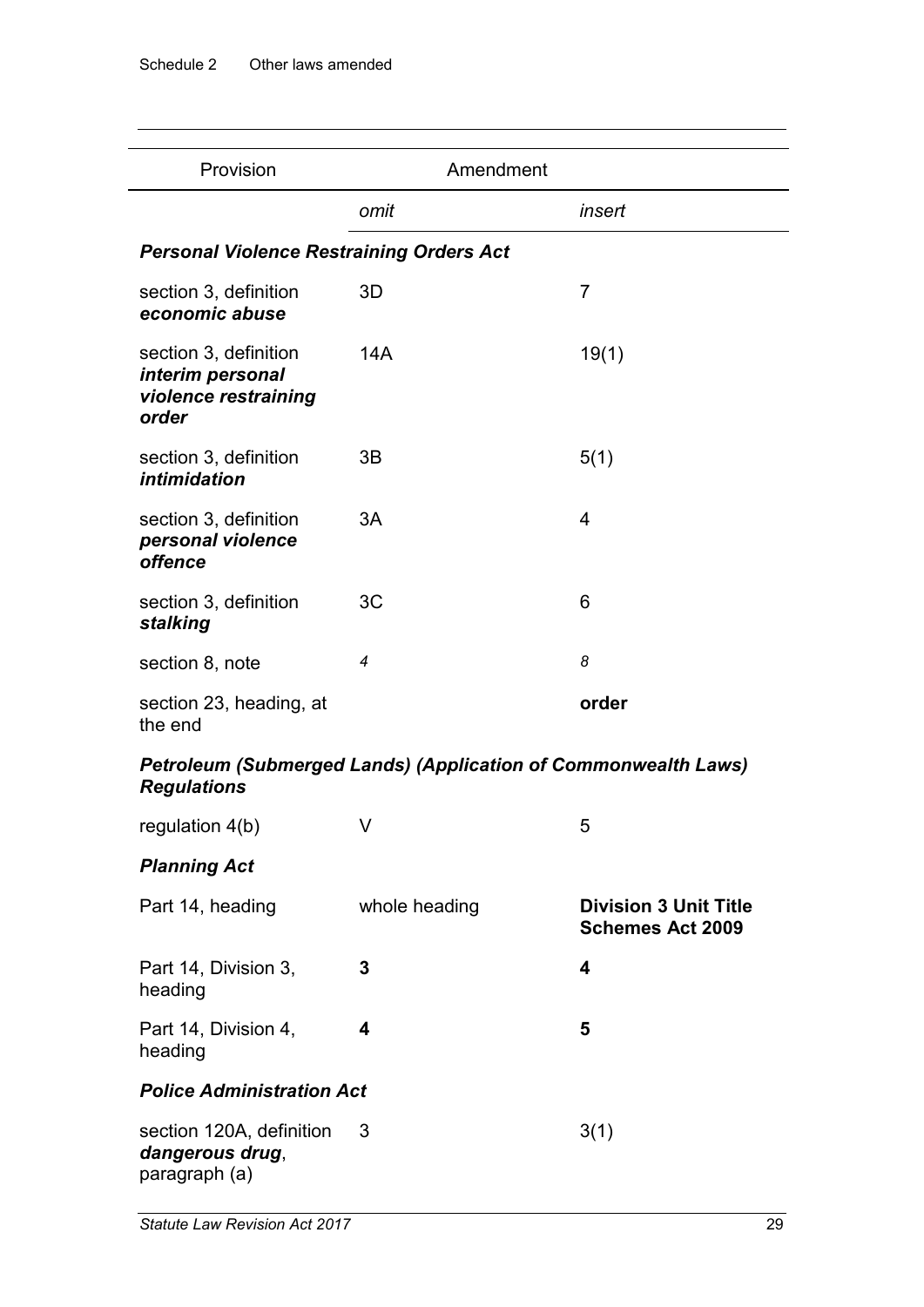| Provision                                 | Amendment                               |                     |
|-------------------------------------------|-----------------------------------------|---------------------|
|                                           | omit                                    | insert              |
| section 120A, definition<br>manufacture   | has the same meaning<br>as in           | see section 3(1) of |
| section $133AC(2)(a)$ ,<br>after "search" |                                         | the person          |
| section $137(2)$                          | Notwithstanding                         | Despite             |
|                                           | he                                      | the member          |
|                                           | shall                                   | must                |
|                                           | Ш                                       | 3                   |
|                                           | he or she                               | the person          |
| section $137(2)(b)$                       | out,                                    | out;                |
| section $137(2)(d)$                       | Territory,                              | Territory;          |
| section 162(10)(b)                        | unforseen                               | unforeseen          |
| <b>Private Security Act</b>               |                                         |                     |
| section $56(3)(a)$                        | very                                    | every               |
| section $56(3)(b)$                        | the purposes of                         |                     |
| section $56(3)$                           | for the purposes of                     | under               |
| <b>Prostitution Regulation Act</b>        |                                         |                     |
| section $41(4)$                           | shall                                   | must                |
| section $41(4)(c)$                        | any<br>(second reference)               |                     |
| <b>Public Trustee Act</b>                 |                                         |                     |
| section $14(1)$                           | shall                                   | must                |
|                                           | the Territory Insurance<br>Office or    |                     |
| section $14(2)$                           | such                                    |                     |
|                                           | the Territory Insurance<br>Office or at |                     |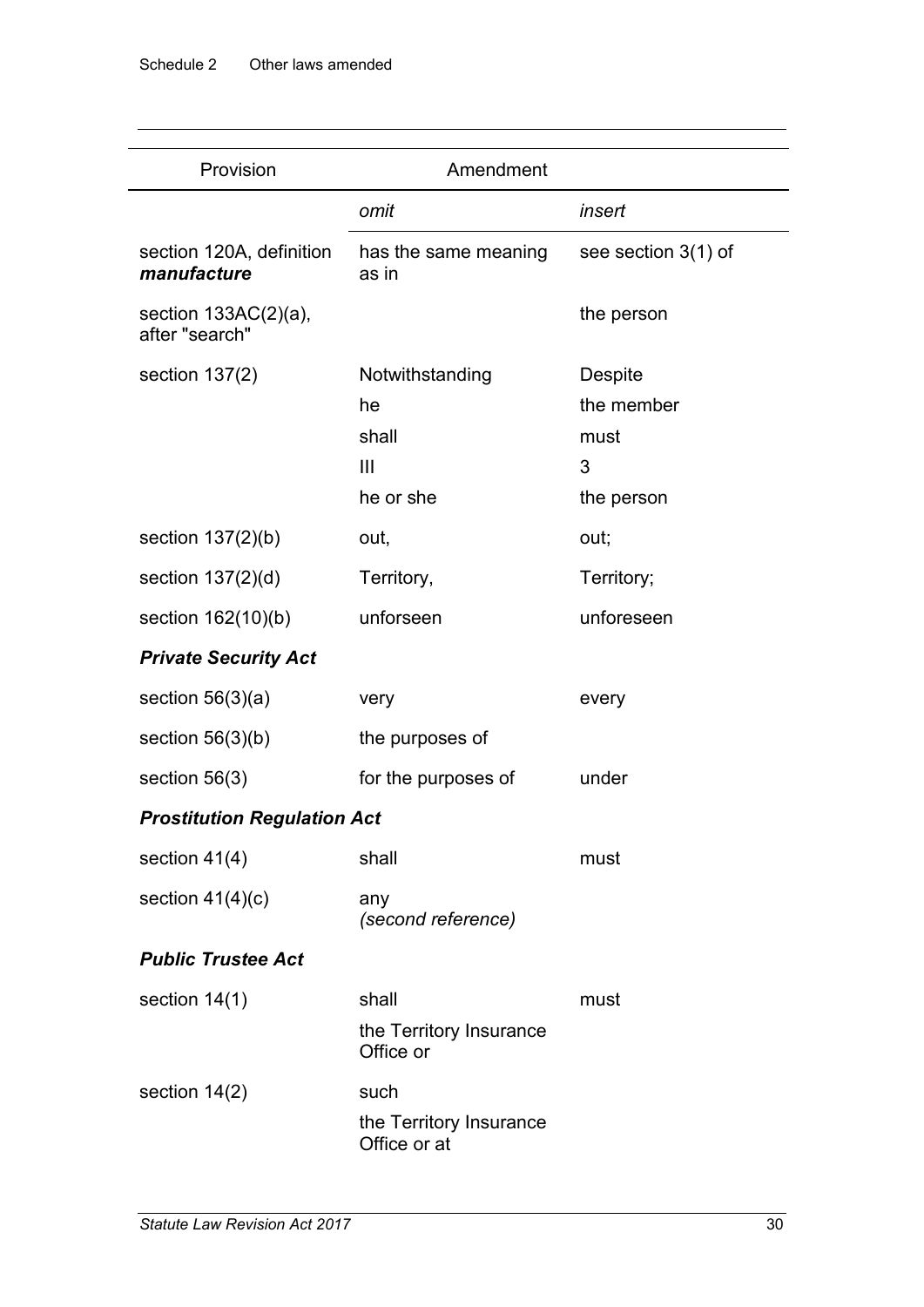| Provision                     | Amendment                                              |                                                                                                                  |
|-------------------------------|--------------------------------------------------------|------------------------------------------------------------------------------------------------------------------|
|                               | omit                                                   | insert                                                                                                           |
| section $16(2)$               | referred to<br>the Territory Insurance<br>Office, with | mentioned                                                                                                        |
| section $27(1)$               | or from the Territory<br><b>Insurance Office</b>       |                                                                                                                  |
|                               | him or her                                             | the Public Trustee                                                                                               |
| section $27(4)$               | whole subsection                                       | In this section:<br>(4)<br>advance includes<br>financial<br>accommodation<br>with an ADI by<br>way of overdraft. |
| <b>Racing and Betting Act</b> |                                                        |                                                                                                                  |
| section 32, heading           | , &c.                                                  | etc.                                                                                                             |
| section $32(1)$               | shall                                                  | must                                                                                                             |

section 32(1), at the end

Maximum penalty: 17 penalty units.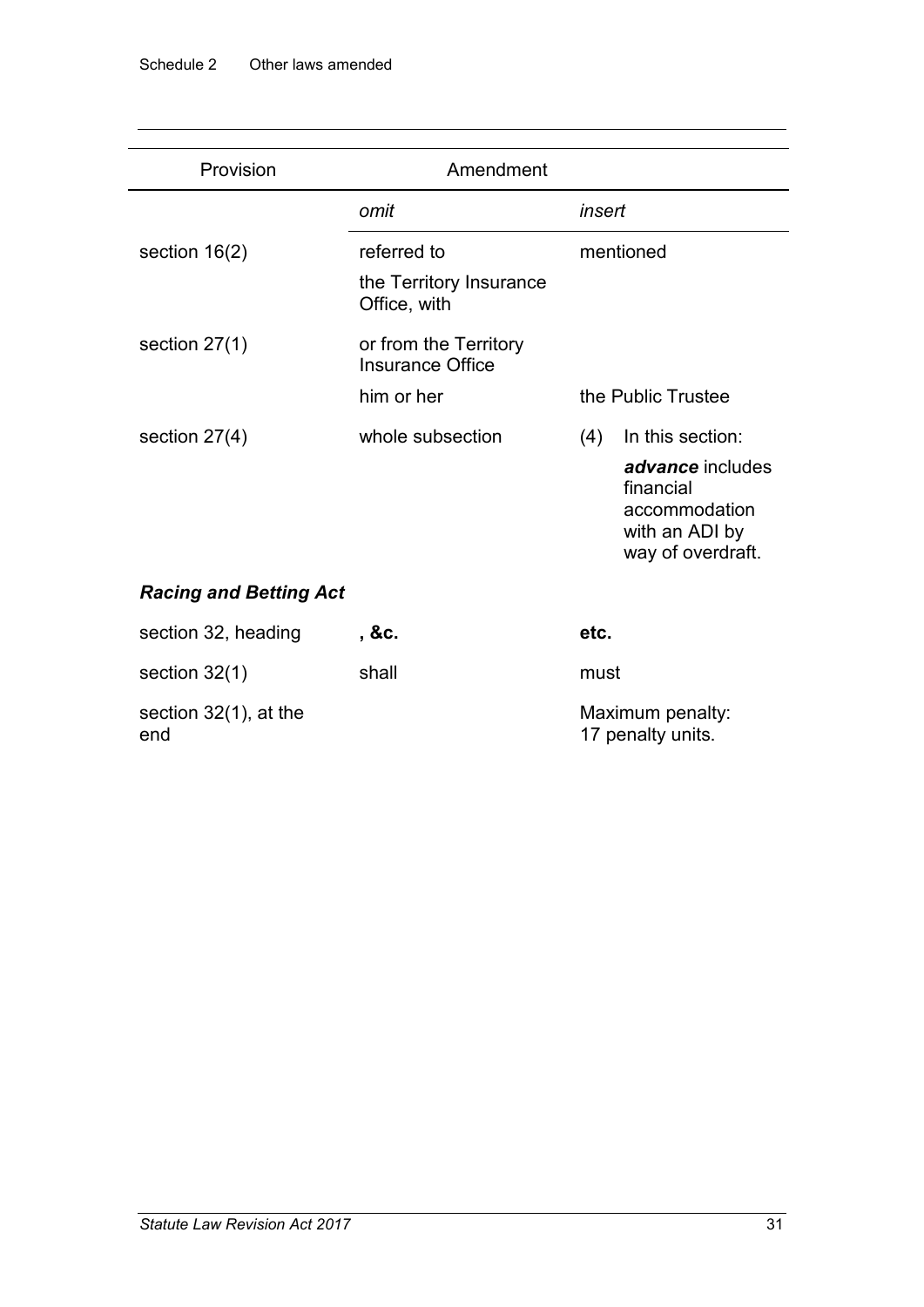| Provision         | Amendment        |                                                                                                                                                                                                        |  |
|-------------------|------------------|--------------------------------------------------------------------------------------------------------------------------------------------------------------------------------------------------------|--|
|                   | omit             | insert                                                                                                                                                                                                 |  |
| section 32(2)     | whole subsection | (2)<br>Subject to<br>section 34:                                                                                                                                                                       |  |
|                   |                  | (a)<br>a trotting<br>club must<br>not conduct<br>trotting or<br>conduct or<br>hold a<br>phantom<br>meeting<br>except on a<br>day<br>approved for<br>that purpose<br>by the<br>Commission;<br>and       |  |
|                   |                  | (b)<br>a greyhound<br>club must<br>not conduct<br>greyhound-<br>racing or<br>conduct or<br>hold a<br>phantom<br>meeting<br>except on a<br>day<br>approved for<br>that purpose<br>by the<br>Commission. |  |
|                   |                  | Maximum penalty:<br>17 penalty units.                                                                                                                                                                  |  |
| section $32(3)$   | shall            | must                                                                                                                                                                                                   |  |
| Part VII, heading | &c.              | etc.                                                                                                                                                                                                   |  |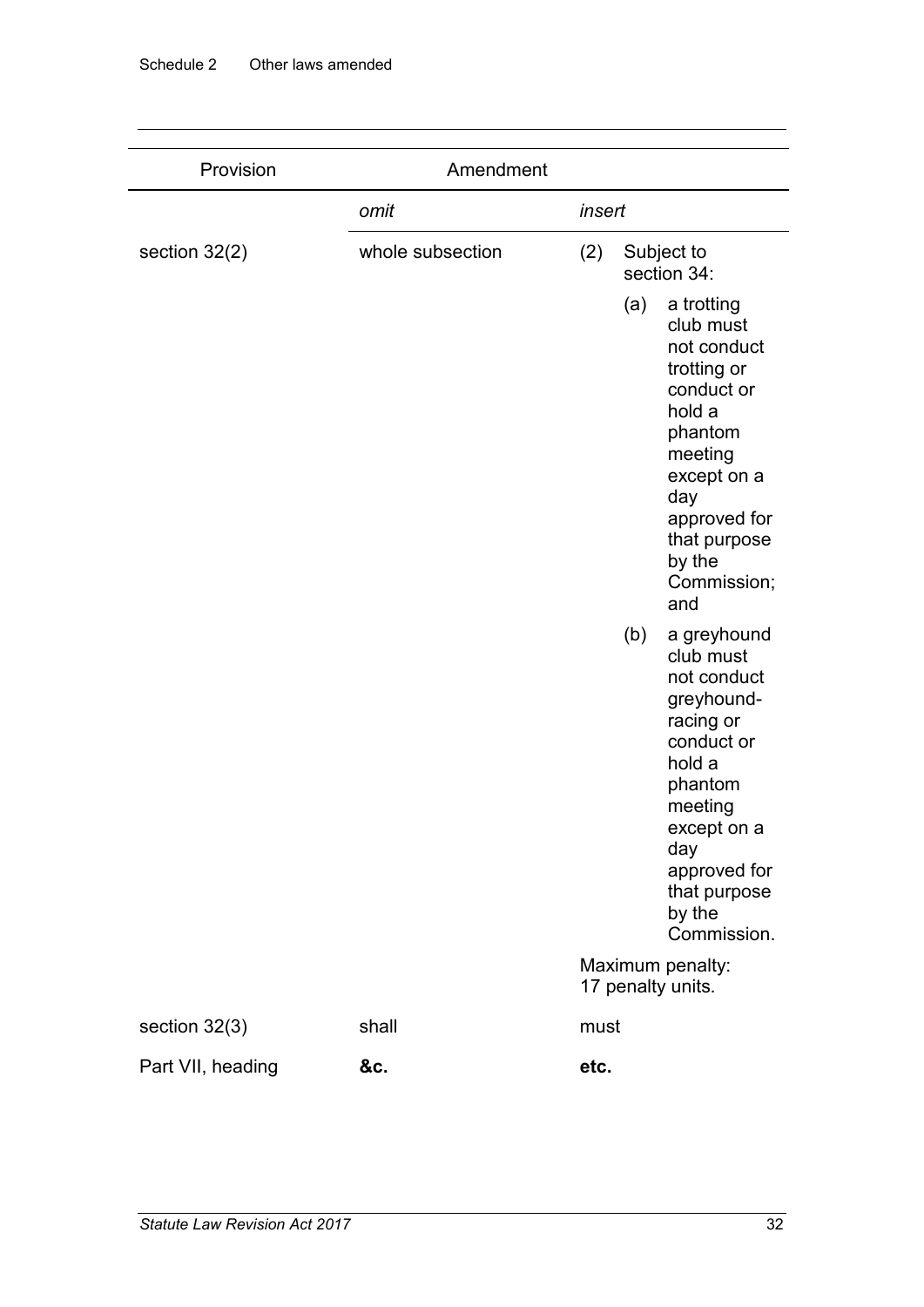| Provision                        | Amendment                                                     |                                                                                                                      |  |
|----------------------------------|---------------------------------------------------------------|----------------------------------------------------------------------------------------------------------------------|--|
|                                  | omit                                                          | insert                                                                                                               |  |
| section $145A(1)$                | whole subsection                                              | An offence of<br>(1)<br>contravening one<br>of the following<br>provisions is a<br>regulatory offence:               |  |
|                                  |                                                               | subject to<br>(a)<br>subsection<br>$(2)$ – section<br>32, 40 or<br>46(8);                                            |  |
|                                  |                                                               | section<br>(b)<br>36(6), 79(c),<br>(e), (j) or (k),<br>81, 103(1A),<br>$(4)$ or $(5)$ ,<br>$106(4)$ , 107<br>or 117. |  |
| <b>Residential Tenancies Act</b> |                                                               |                                                                                                                      |  |
| section $88A(1)$                 | within the meaning                                            | as defined in<br>section 11A                                                                                         |  |
|                                  | <b>Salvation Army (Northern Territory) Property Trust Act</b> |                                                                                                                      |  |
| section 23(a), at the<br>end     |                                                               | and                                                                                                                  |  |
| section 23(b)                    | or the Territory<br><b>Insurance Office</b>                   |                                                                                                                      |  |
| <b>Serious Crime Control Act</b> |                                                               |                                                                                                                      |  |
| section 4, heading               | of Part IIAA                                                  |                                                                                                                      |  |
| <b>Sheriff Regulations</b>       |                                                               |                                                                                                                      |  |
| regulation 9                     | When any person has<br>been                                   | If a person is                                                                                                       |  |
|                                  | he shall<br>(all references)                                  | the person must                                                                                                      |  |
|                                  | his                                                           | the person's                                                                                                         |  |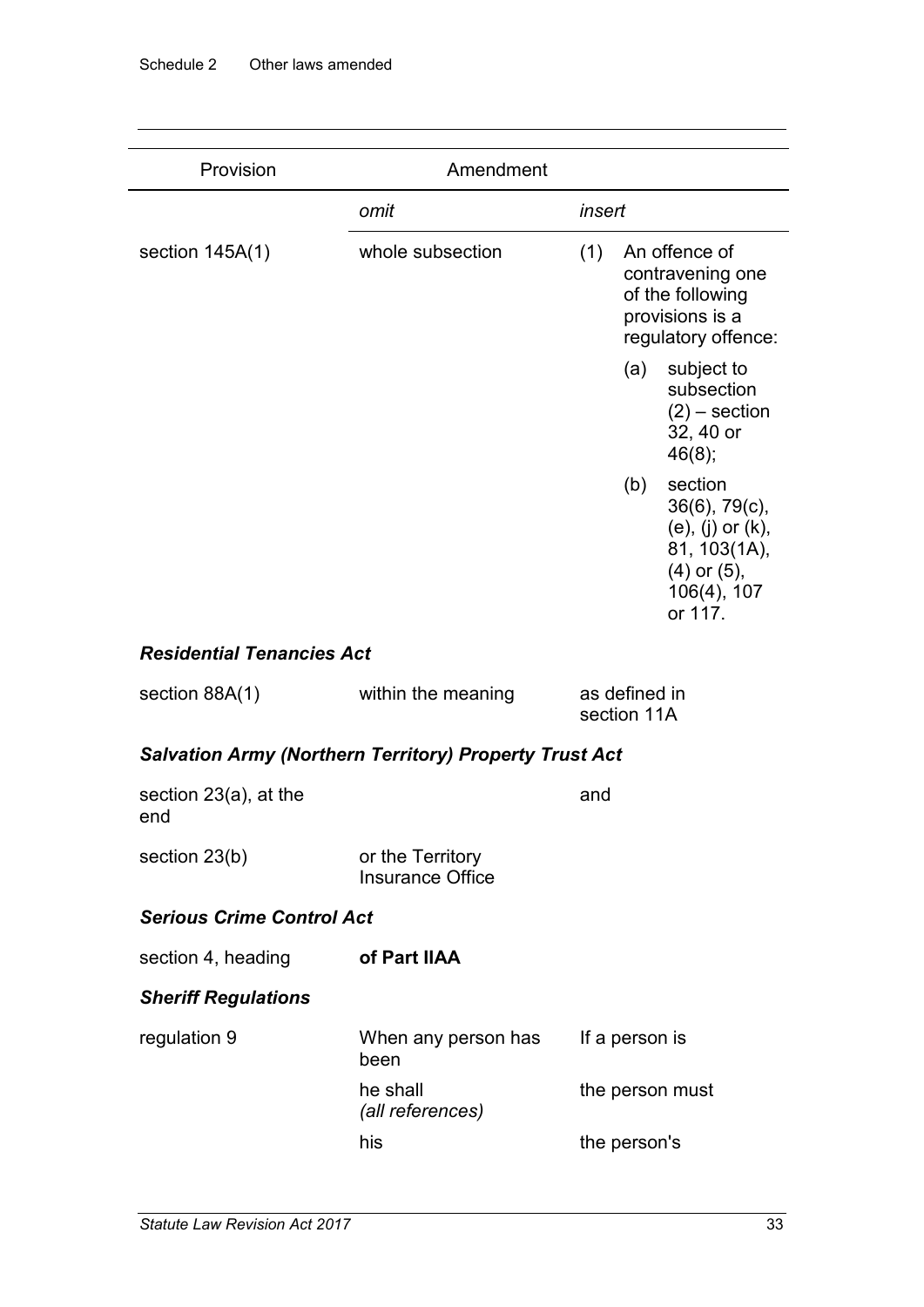| Provision                                                    | Amendment                                                        |                                                    |
|--------------------------------------------------------------|------------------------------------------------------------------|----------------------------------------------------|
|                                                              | omit                                                             | insert                                             |
| <b>Superannuation Act</b>                                    |                                                                  |                                                    |
| section 39(1)                                                | shall                                                            | must                                               |
|                                                              | such account                                                     | an account                                         |
|                                                              | such ADI                                                         | the ADI                                            |
|                                                              | or the Territory<br><b>Insurance Office</b>                      |                                                    |
| section 39(2)                                                | shall                                                            | must                                               |
| section $39(2)(a)$ and (b)                                   | referred to                                                      | mentioned                                          |
| <b>Termination of Units Plans and Unit Title Schemes Act</b> |                                                                  |                                                    |
| section $19(1)(b)$                                           | tthe                                                             | the                                                |
|                                                              | proponent gives                                                  | body corporate gives                               |
| <b>Totalisator Licensing and Regulation Regulations</b>      |                                                                  |                                                    |
| regulation $9(2)$                                            | subsection                                                       | subregulation                                      |
| <b>Traffic Act</b>                                           |                                                                  |                                                    |
| section $33A(11)$                                            | For the purposes of                                              | In                                                 |
| section 33A(11),<br>definition heavy<br>vehicle              | the Road Transport<br><b>Charges (Northern</b><br>Territory) Act | section $5(1)$ of the<br><b>Motor Vehicles Act</b> |
| <b>Transplantation and Anatomy Act</b>                       |                                                                  |                                                    |
| section 5, heading                                           | of Part IIAA                                                     |                                                    |
| section 16, heading,<br>after "consent"                      |                                                                  | is                                                 |
| section 20, heading                                          | a                                                                |                                                    |
| section 21, heading,<br>after "certificates"                 |                                                                  | are                                                |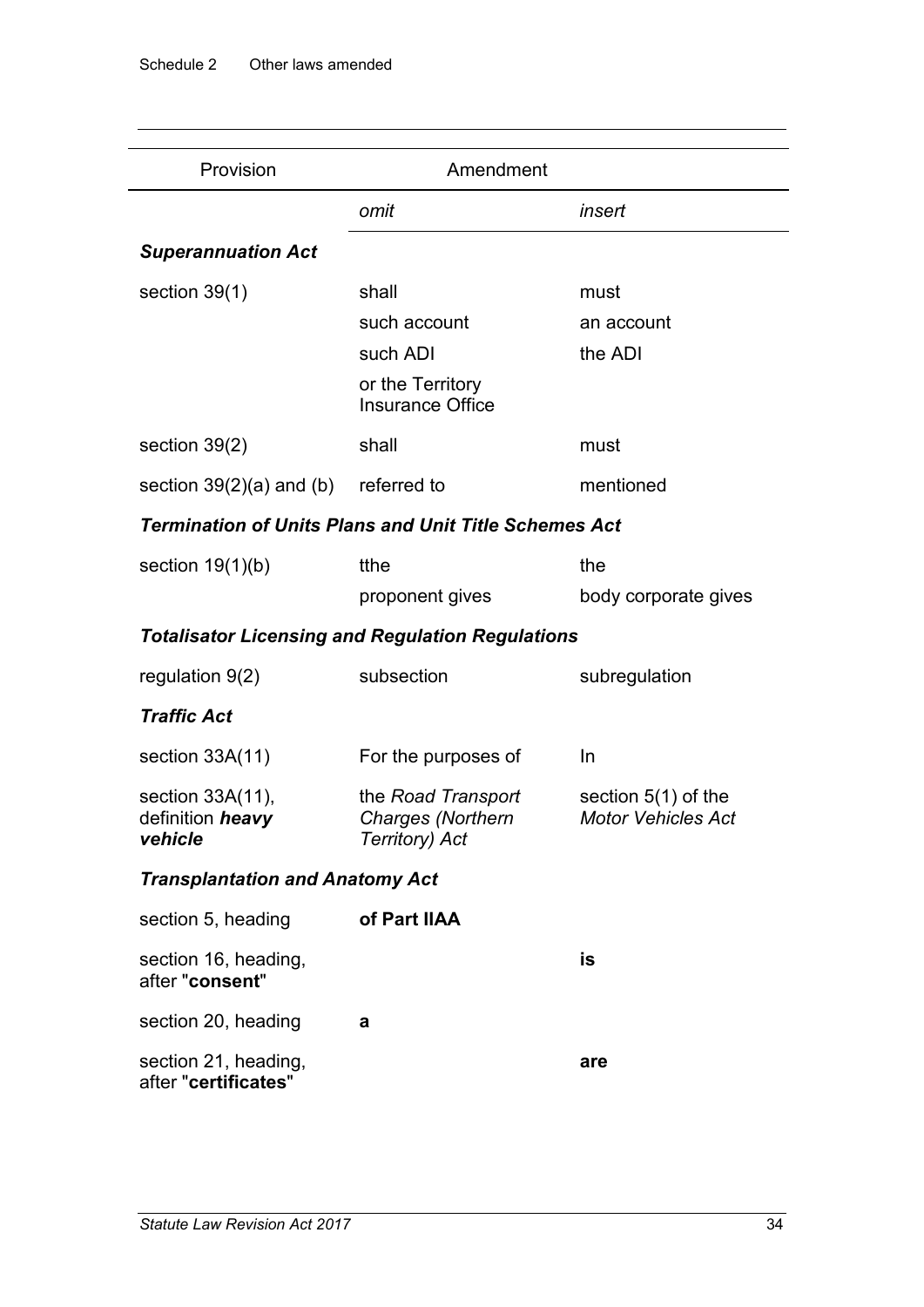| Provision                                                 | Amendment                                           |                                                                                                             |  |
|-----------------------------------------------------------|-----------------------------------------------------|-------------------------------------------------------------------------------------------------------------|--|
|                                                           | omit                                                | insert                                                                                                      |  |
| <b>Unit Titles Act</b>                                    |                                                     |                                                                                                             |  |
| section $35(1)$                                           | shall<br>(all references)                           | must                                                                                                        |  |
|                                                           | the Territory Insurance<br>Office or with           |                                                                                                             |  |
|                                                           | <b>Unit Titles (Management Modules) Regulations</b> |                                                                                                             |  |
| Schedule 1,<br>clause 9(4), definition<br>code of conduct | 80                                                  | 8                                                                                                           |  |
| <b>Victims of Crime Assistance Act</b>                    |                                                     |                                                                                                             |  |
| section $48(1)(a)$                                        | notified under<br>section 31(4)                     | under section $31(2)$                                                                                       |  |
| <b>Victims of Crime Rights and Services Act</b>           |                                                     |                                                                                                             |  |
| section 4                                                 | , unless the contrary<br>intention appears          |                                                                                                             |  |
| section 4, at the end                                     |                                                     | Note for section 4                                                                                          |  |
|                                                           |                                                     | The Interpretation Act<br>contains definitions and<br>other provisions that may be<br>relevant to this Act. |  |
| <b>Youth Justice Act</b>                                  |                                                     |                                                                                                             |  |
| section $134(1)$                                          | or monetary<br>recognizance                         |                                                                                                             |  |